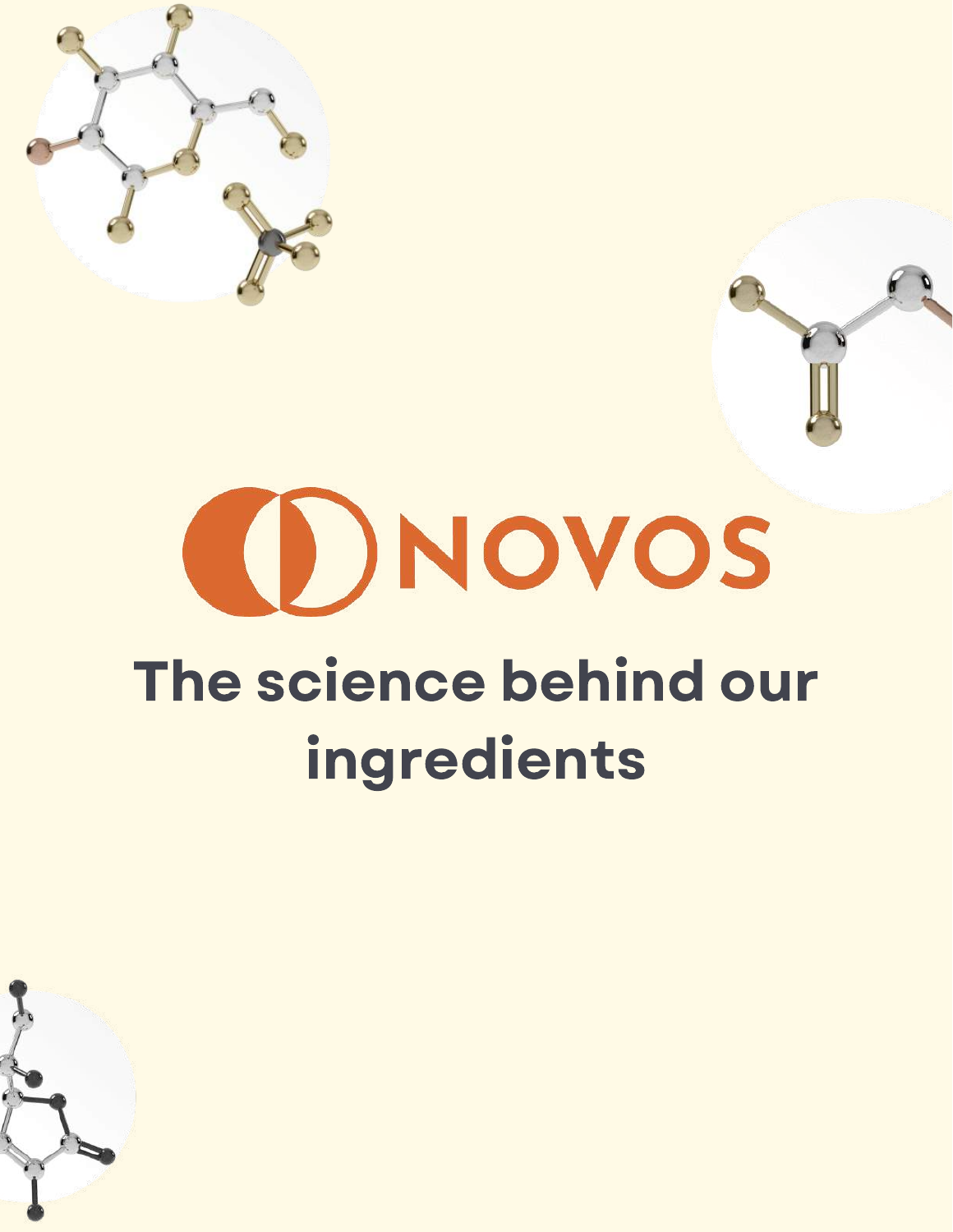## **INTRODUCTION**

At NOVOS, we are fascinated by aging, and ways to slow it down. Our ingredients have been selected based on the best **scientific evidence** available, and by collaborating with **esteemed** scientists and medical doctors, including the scientists in our advisory board. NOVOS' ingredients have been selected with the following criteria in mind:

### Ingredient Selection Criteria

#### 1. They have the ability to impact aging mechanisms (aka "hallmarks of aging")

There are many different mechanisms that cause us to age and that when slowed down, can keep us younger for longer.

#### 2. They impact multiple aging mechanisms at the same time

Ideally, an ingredient influences not just one, but multiple aging mechanisms.

#### 3. They have been able to extend lifespan in various animal models, hinting at conserved evolutionary pathways

The ingredients extend lifespan not in just one animal model, but in different species, like C. elegans (a little worm often used in aging research), yeast, fruit flies, or mice.

### 4. They are associated with reduced risk of mortality in humans

Ideally, people who take specific ingredients have reduced mortality.

## 5. They are associated with reduced risk of different aging-related diseases

A substance that can reduce the risk of different diseases of aging simultaneously is likely to act on an underlying mechanism that unites them, namely aging itself.

### 6. They are recognized as safe by FDA, EFSA and other organizations

If they are recognized as safe by large institutional bodies like the FDA (Food and Drug Administration) and EFSA (European Food Safety Agency), which is another testimony to their safety.

#### 7. They are nature-based

Preferably, they are nature-based and have been present alongside human evolution, and not novel man-made, lab-made molecules.

#### 8. They are found in the human body, but levels decrease with age

Ideally, they are found in our body, and involve substances which decline with age. This may hint at their safety, and to their role in accelerating (or contributing) to aging.

#### 9. They have a (very) low side effect profile

The substances are known to cause very little side effects (if any), and no serious side effects, even at greater dosages.

### 10. They have been used for many decades in humans without serious side-effects

Ideally, the substances also have already been used for decades or even centuries without serious side-effects or issues.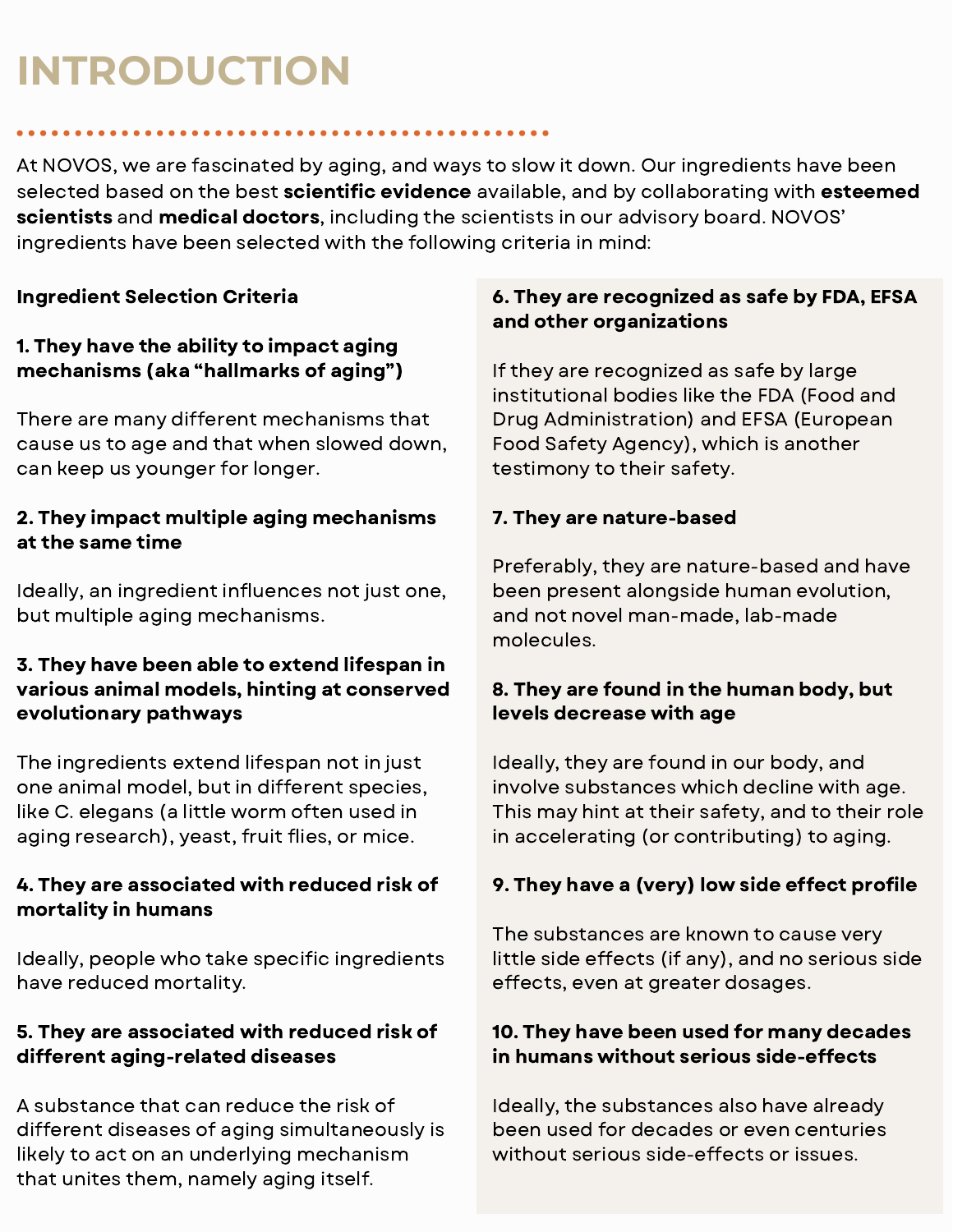## **01 GLYCINE**



#### Ingredient Overview

Glycine has shown to extend lifespan in different species. In humans, higher glycine levels are associated with heart health, combating inflammaging at the cellular level, and supporting glucose metabolism.

### A Detailed Look

Glycine is the smallest amino acid in our body. Glycine plays various roles in health and aging. High levels of glycine levels have been associated with heart health in humans [1]. Glycine supplementation has been shown to combat inflammaging [2] and support a healthy inflammatory response at the cellular level in humans [3], [4]. Glycine has also been shown to help in the removal of glucose from blood [5]. In young and middleaged adults, glycine supports healthy cognitive functions such as memory and attention [6]. Glycine can contribute to more restful sleep [7], [8] and induce feelings of calmness [9]. Some athletes use glycine to improve muscle function, joint health, and recovery [10].

Supplementing with glycine can improve glutathione production, leading to reduced oxidative stress in elderly people [11] - glycine is a building block of glutathione, an important antioxidant and repair protein that each of our cells need. Glycine has also been shown to protect muscles against stress in human studies [10]. As an important component of collagen, glycine can also improve skin health and reduce the appearance of wrinkles [12].

decline [1]. Scientists claim they "reversed aging" in human cell lines by using glycine [13], [14]. Adding glycine to fibroblasts from 97-year-old people restored their normal mitochondrial function to much younger levels [14].

Glycine has shown to extend lifespan in various organisms, including mammals [15], [16], fruit flies [17] and the C. elegans worm [18].

Glycine can combat cellular aging in many ways. For example, glycine contributes to healthy mitochondria, which are the power plants of our cells [14]. Glycine also supports a healthy methionine metabolism [17], which is important for proper methylation and healthy aging. Glycine decreases oxidative stress which can support healthy aging [19].

Furthermore, glycine is a chaperone. Chaperones are small molecules that protect proteins and support proper recycling of proteins, which plays an important role in healthy aging. Glycine also helps cells to better withstand the effects of too much glycation [20], [21].

Unfortunately, during aging, glycine levels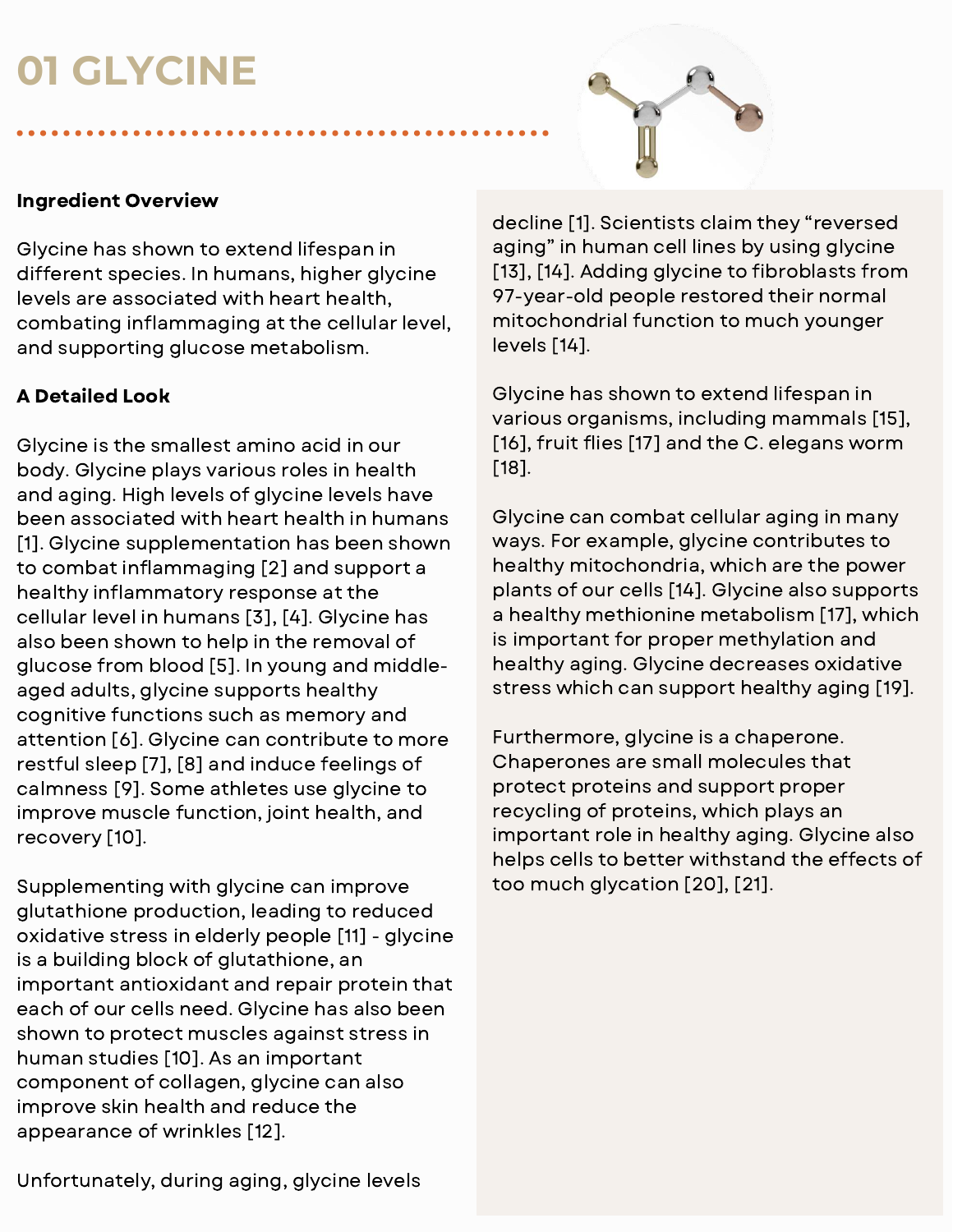## **02 GLUCOSAMINE**



#### Ingredient Overview

Large studies found that people who take glucosamine live longer. Glucosamine intake was also associated with better heart health. In animals, glucosamine extends lifespan. Glucosamine targets inflammaging at the cellular level, and helps the body to manage oxidative stress and support autophagy.

#### A Detailed Look

Glucosamine is a natural molecule present in your body in skin, bones, nails, ligaments, and the cartilage of your joints. Studies found that glucosamine intake was associated with reduced mortality in humans [22], [23]: the higher the intake of glucosamine, the lower the incidence of people dying. A metaanalysis of food supplements showed that glucosamine intake was associated with improved heart health in humans [24]. People who take glucosamine supplements also seem to have less inflammaging at the cellular level [25].

Glucosamine has shown to extend lifespan in various organisms [18], [26]. In one study, glucosamine given to mice extended lifespan by 10%, especially in male mice. Scientists believe that glucosamine can slow down aging by mimicking a calorie-restricted diet [26]. Glucosamine can protect DNA against damage [27], help the body to manage cross-linking [28] and oxidative stress [29], [30], and support autophagy (supporting cells to properly recycle proteins, which is important to maintain youthfulness of cells) [31].

that can improve skin health and reduce the appearance of skin aging and wrinkles [32]. Glucosamine also contributes to a healthy expression of collagen, hyaluronan synthase and other important proteins that make up our skin [33].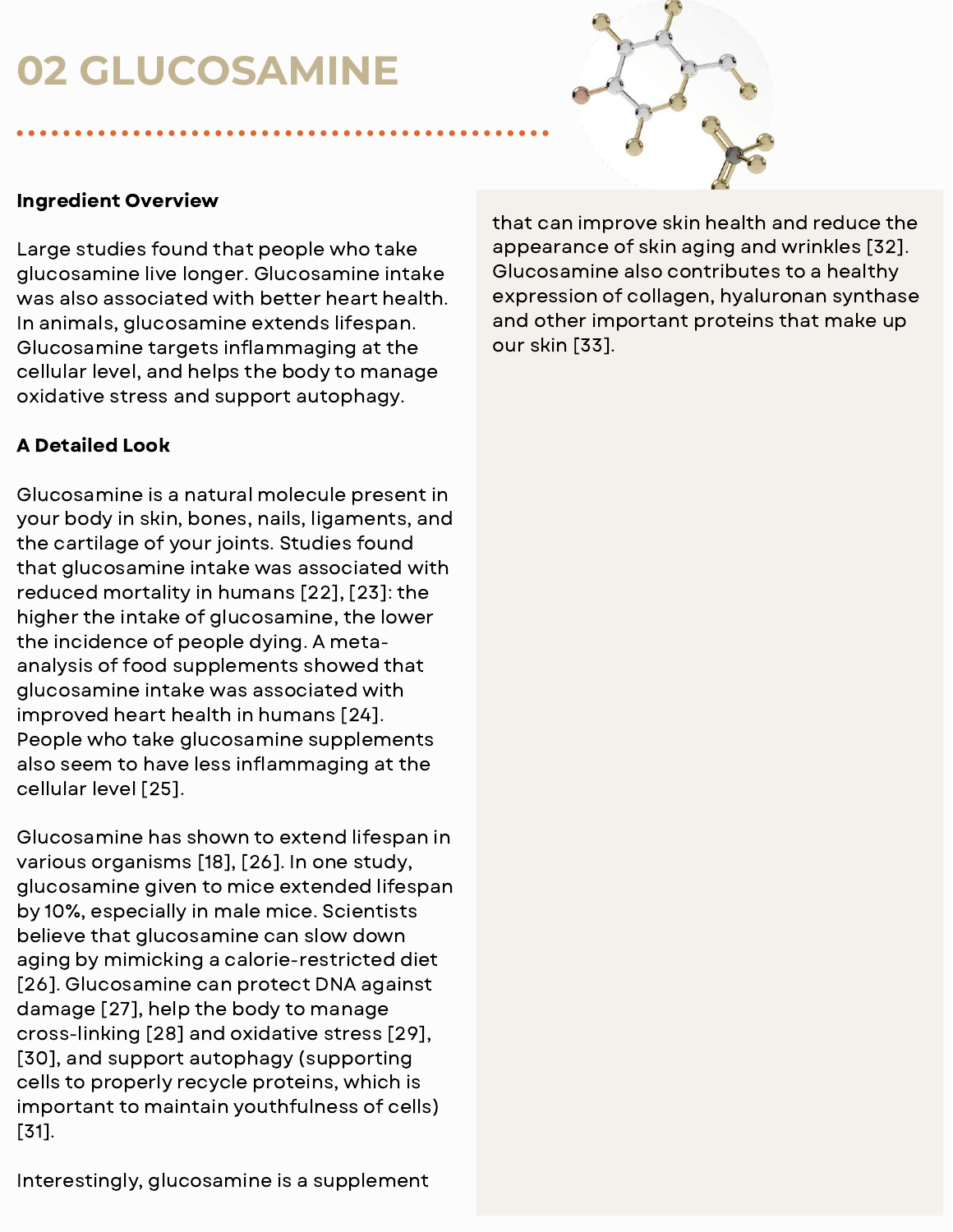## **03 FISETIN**



#### Ingredient Overview

Fisetin has shown to extend lifespan in animals. Fisetin helps the body to manage senescent cells, and can combat inflammaging at the cellular level.

### A Detailed Look

Fisetin is a naturally occurring substance found in fruits and vegetables like strawberries, apples and grapes. In humans, fisetin can help to target the effects of immune aging at the cellular level [34]. Studies show that fisetin can help to manage senescent cells. Senescent cells are damaged cells that accumulate in the body during aging and secrete substances that damage normal, healthy cells, thus further contributing to aging. "Senolytics" are substances that clear senescent cells. Besides fisetin, another substance that can promote senlytic activity is quercetin. However, fisetin seems to be more potent [35].

Studies demonstrated that fisetin can extend median and maximum lifespan in mice, even when taken late in a mouse's life (equivalent to 50 or 60 years old for a human) [35]. Another study showed that fisetin reduced the impact of aging in a mouse model of accelerated aging [36].

Fisetin has many other beneficial effects on the aging process besides helping the body to manage senescent cells.

For example, fisetin contributes to the healthy function of the mTOR pathway [37], which plays an important role in aging and is where many of the health benefits behind fasting are derived. Fisetin can also reduce oxidative stress [38] and target inflammaging and glycation at the cellular level [39]–[41].

Fisetin can also have various beneficial effects on the skin. For example, fisetin can reduce the appearance of skin wrinkles and appearance of skin aging [42], [43]. Fisetin also has a positive impact on normal brain function and brain aging [44]–[47].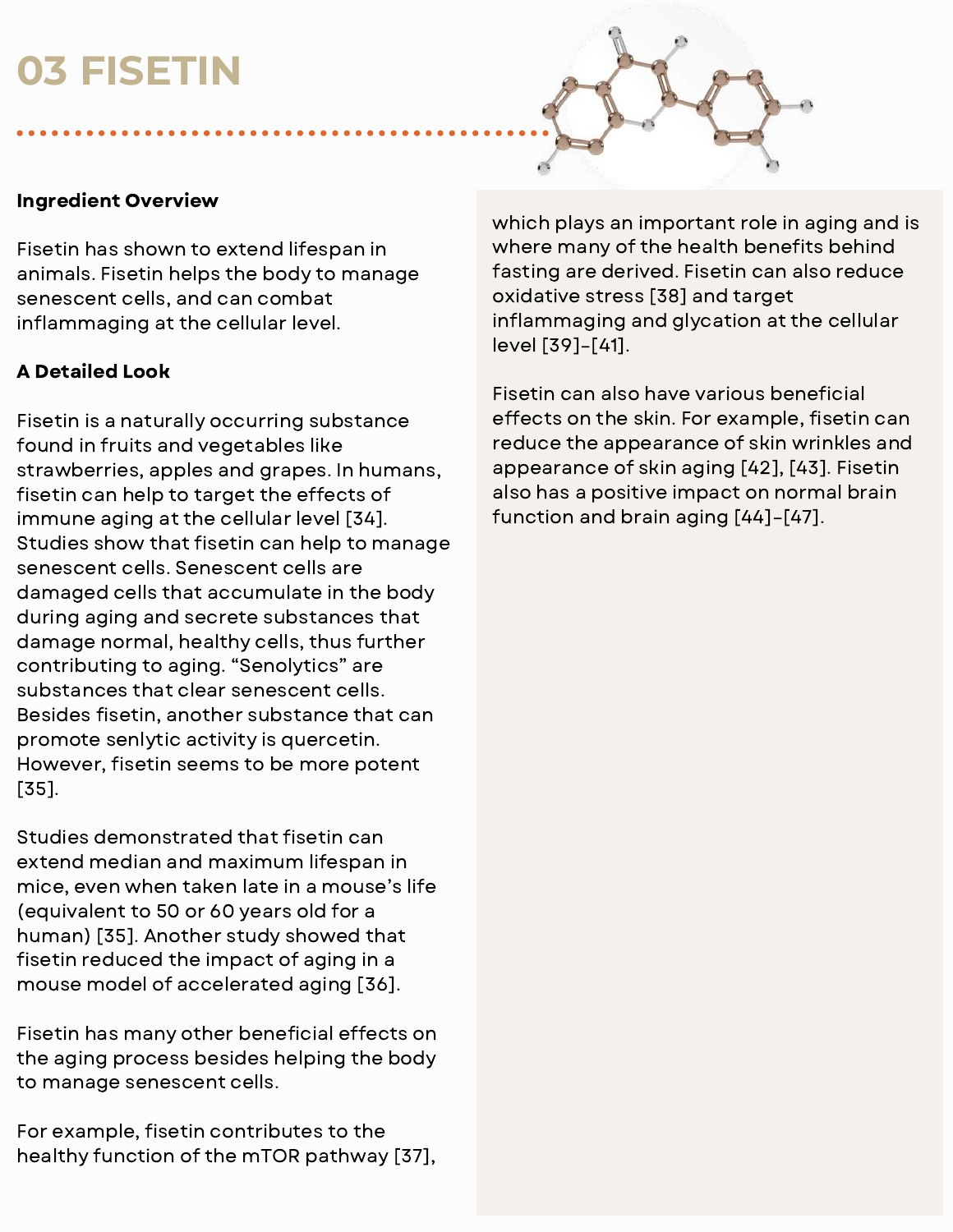## **04 MICRODOSE LITHIUM**

#### Ingredient Overview

Various studies found that people who take micro doses of lithium live longer. In human studies, supplementing with microdosed lithium supports healthy brain aging. Micro doses of lithium extend lifespan in multiple species.

#### A Detailed Look

Lithium is a mineral present in igneous rocks. From these rocks, lithium has seeped into water springs and rivers, and into our drinking water. Studies show that people living in areas with high amounts of lithium in their drinking water live longer on average [48]–[50]. Although these studies don't prove causation, they do point to a correlation between the amount of lithium in drinking water and longer lifespans.

Studies show that lithium extends lifespan in many different species [50]–[53]. Studies in humans found that people who take lithium have longer lifespans [54], [55] and less brain aging [56]–[58]. Clinical trials in humans found that micro-dosed lithium could improve brain aging [59].

Lithium impacts various mechanisms involved in aging and longevity. Lithium can contribute to a healthy epigenome [52], [60], [61], which can increase the production of healthy levels of neuroprotective proteins, such as brain-derived neurotrophic factor (BDNF) [62]–[64]. Lithium can also target inflammaging at the cellular level  $[65]$ - $[67]$ , help the body to deal with senescent cells [68], reduce oxidative stress and support autophagy [69], helping the cells to recycle

proteins. In humans, intake of lithium has been associated with longer telomeres [70]– [73].

These and various other effects can contribute to the life extension effects of lithium that are observed in different species, including humans.

Interestingly, a low dose of lithium is sufficient to attain various health benefits. Microdose lithium is an amount in the range of 300 microgram (ug) to a few milligrams (mg) per day.

This is in stark contrast to the amounts of lithium prescribed to treat psychiatric disorders such as bipolar disease. These doses are in the range of hundreds of milligrams of lithium per day – so, at least hundreds of times higher than the microdose amounts (NOVOS contains only 1 mg of pure lithium). Studies show that microdosed lithium exerts beneficial effects on brain health and longevity [48]–[50], [74].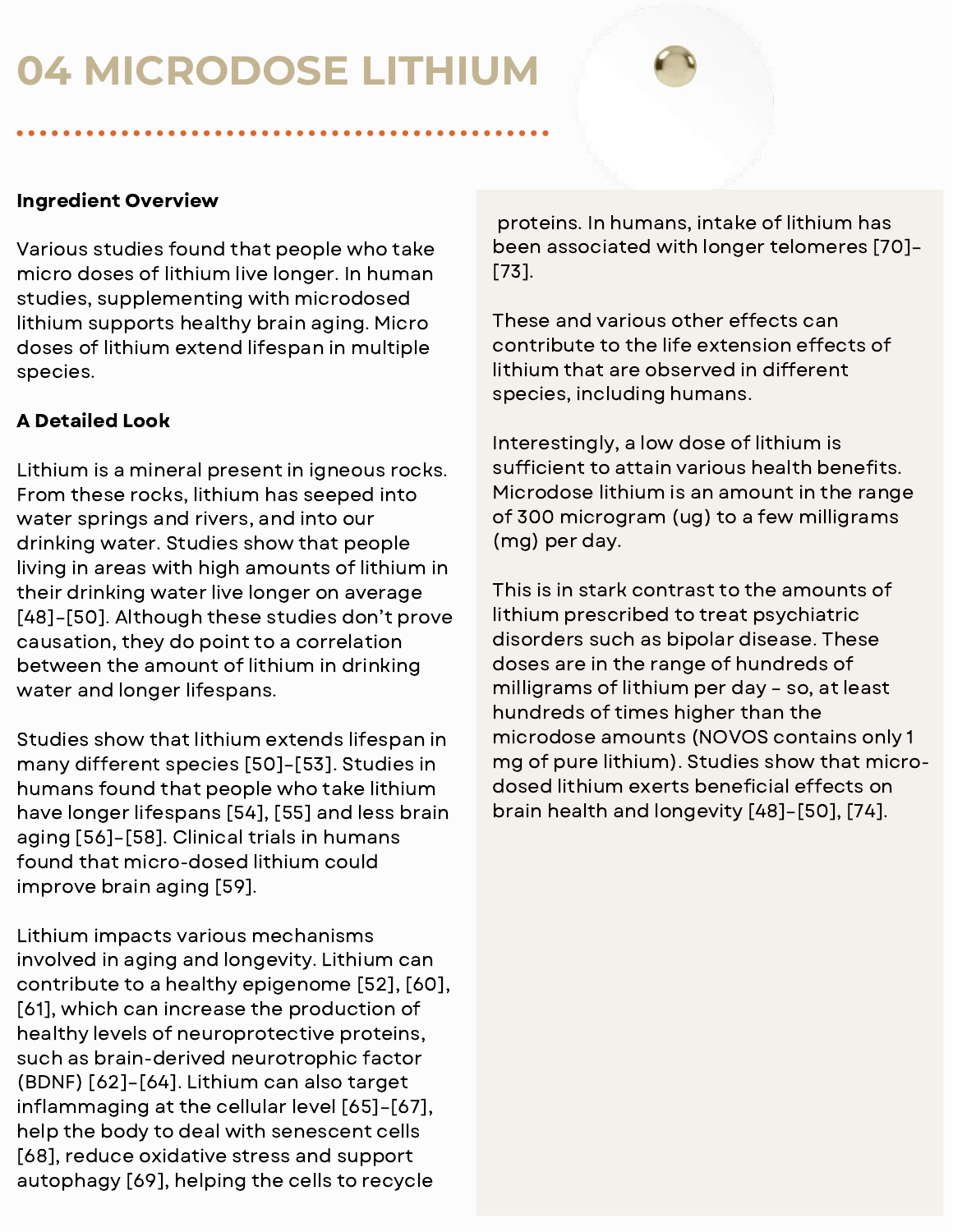## **05 ALPHA KETOGLUTARATE**

#### Ingredient Overview

Alpha-ketoglutarate extends lifespan and healthspan in different species. In humans, alpha-ketoglutarate has shown to protect cells against damage and stressors. Alphaketoglutarate supports a healthy metabolism and a healthy epigenome.

#### A Detailed Look

Alpha-ketoglutarate (AKG) is a small molecule naturally present in our body. During aging, levels of AKG decline. Studies have shown that AKG extends lifespan in different organisms, such as mice[75], C elegansworms[76]and fruit flies[77]-[79].

A recent study, conducted at the Buck Institute – one of the world-leading aging research institutes – found that alphaketoglutarate extended lifespan in old mice by 12 percent[75]. More importantly, AKG extended healthspanby an impressive 41 percent; the animals not only lived longer, they stayed healthier and disease-free for considerably longer.

Alpha-ketoglutarate also significantly reduced hair graying in elderly animals[75]. In humans, AKG helps organs and muscles to better attain their normal function after traumatic events or taxing surgery[80]–[84]. AKGcan also help women to preserve healthy bones for longer[85], [86].

Alpha-ketoglutarate serves as a fuel for the mitochondria, the power plants of our cells. Apart from this, AKG has various other functions in the body, like regulating carbohydrate, protein and nitrogen

metabolism.

Alpha-ketoglutarate also has epigenetic effects. The epigenome is the intricate molecular machinery surrounding the DNA that decides which genes are switched on or off. The older we get, the more the epigenome becomes dysregulated. AKG helps important epigenetic enzymes to function properly, like TET enzymes, which also contribute to stem cell health and maintenance[87], [88]. For this, AKG works synergistically with vitamin C, a vitamin that is also important for a healthy epigenome [89].

Given alpha-ketoglutarate serves as a fuel for the mitochondria, it could provide more energy and endurance. That is why athletes and bodybuilders have been taking alpha-ketoglutarate for decades. Calcium alpha-ketoglutarate is also involved in collagen production, and can play a role in maintaining healthy, youthful skin [90], [91].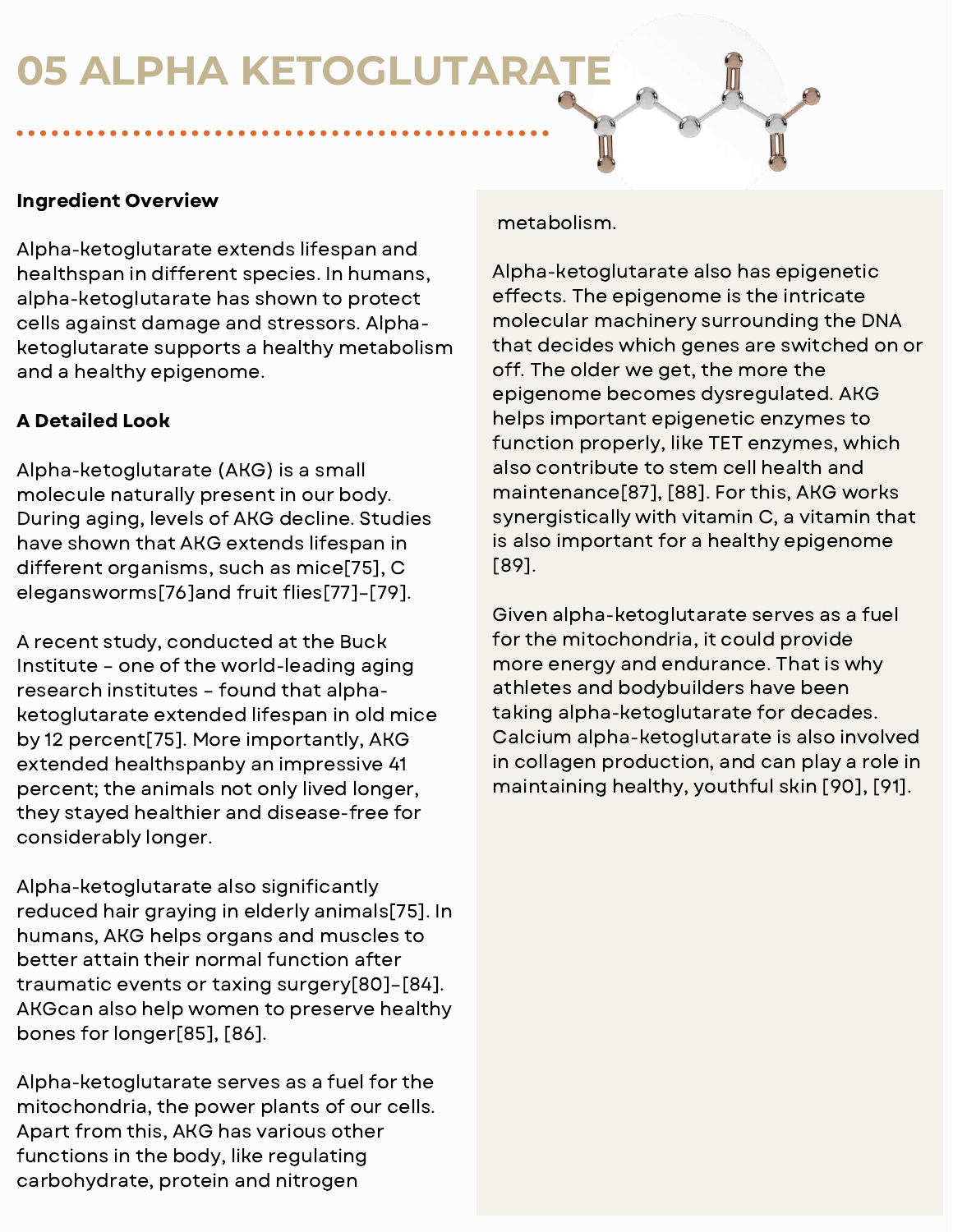## **06 PTEROSTILBENE**

#### Ingredient Overview

Pterostilbene, a natural substance found in blueberries, is better absorbable and lasts longer in the body than resveratrol, a compound that has shown to extend lifespan in different species. Pterostilbene can target inflammaging at a cellular level and contribute to a healthy epigenome and DNA stability.

#### A Detailed Look

Pterostilbene is a substance found in fruits, vegetables and nuts. Blueberries are often referenced as one of the richest sources of pterostilbene. Pterostilbene is closely related to resveratrol, which came into the scientific spotlight as a promising anti-aging substance given early studies that showed that resveratrol extended lifespan in various animals [92]–[95].

However, resveratrol has a very short half life and low absorption. On the other hand, pterostilbene is four times better absorbed and has a considerably longer half life in the body than resveratrol.

Many studies demonstrate beneficial effects of pterostilbene on health and the aging process. In humans, pterostilbene has shown to help to maintain a healthy blood pressure [96].

Pterostilbene reduces oxidative stress. Animal studies show that pterostilbene upregulates powerful antioxidant enzymes in cells, like superoxide dismutase, catalase, glutathione peroxidase and glutathione reductase [97]. In animal studies,

pterostilbene has been found to reduce oxidative stress and mediate normal inflammation levels on a cellular level better than resveratrol [98], [99].

Pterostilbene can also help regulate inflammation in human vascular cells [100]. Pterostilbene is an autophagy inducer [101], [102]. Autophagy is the process of clearing up cellular waste that accumulates in the cells. During aging, autophagy is reduced. Pterostilbene can also activate AMPK, an important energy sensor in the cells, which inhibits mTOR, a strong inhibitor of autophagy [103].

Pterostilbene can also target inflammaging at a cellular level [104]–[106]. Pterostilbene also contributes to a healthy epigenome and DNA stability.

Pterostilbene can support sirtuin metabolism, especially SIRT1 [107, p. 1], [108]. Sirtuins are proteins that repair DNA damage and improve metabolic functioning, leading to increased mitochondrial biogenesis (more production of mitochondria) and extended lifespan [109], [110].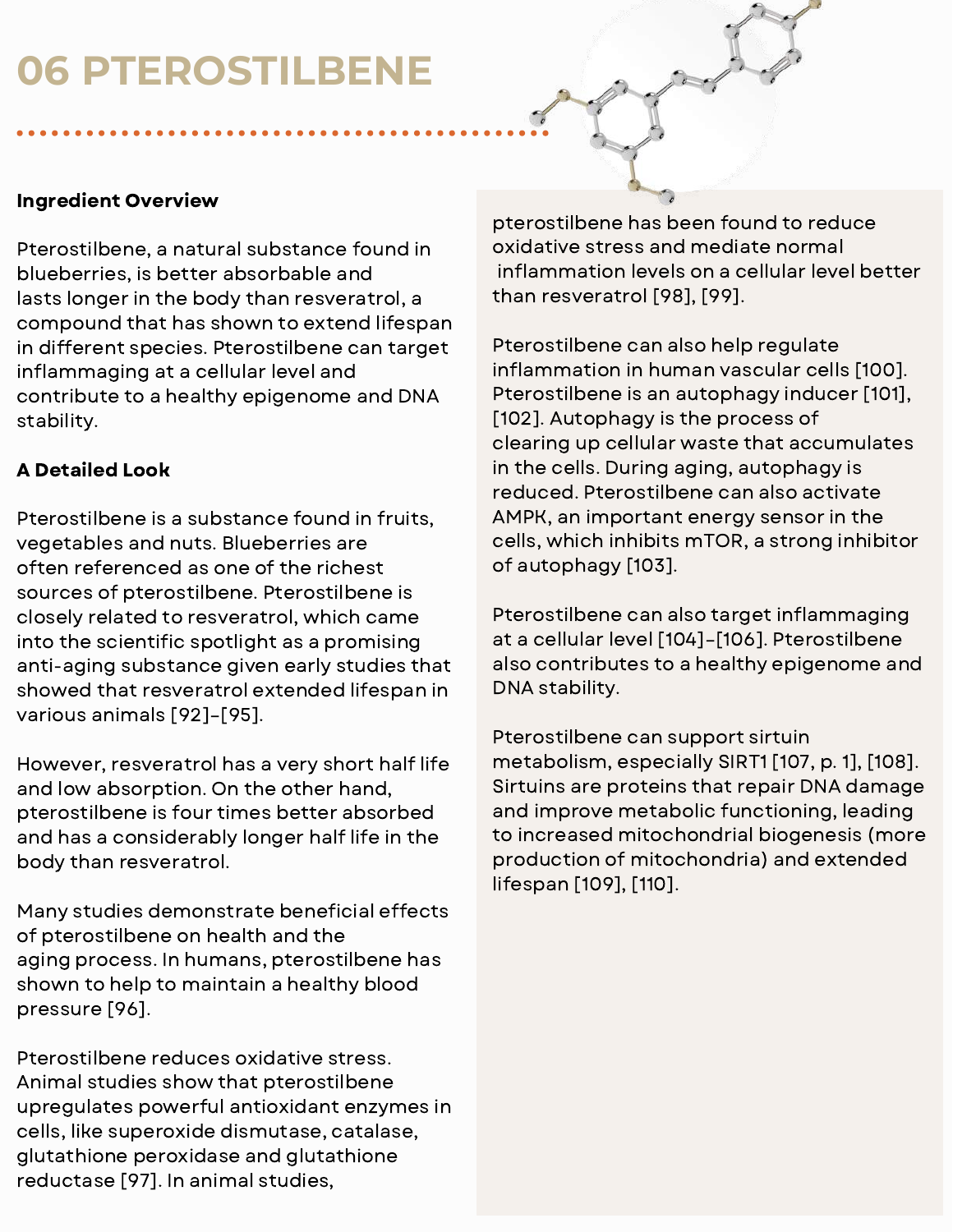## **07 RHODIOLA ROSEA**



#### Ingredient Overview

Rhodiola extends lifespan in different species. Substances in Rhodiola, like salidroside, have shown to support nerve regeneration in animals, normal sirtuin and AMPK function in human cells, and help the body to manage senescent cells.

### A Detailed Look

Rhodiola rosea is a small plant that grows in cold regions of Europe and Asia. It has been known for centuries as an adaptogen, which is a substance that improves stress resilience and provides extra mental and physical energy. In humans, Rhodiola rosea can support mental and physical energy levels [111]–[114].

Rhodiola rosea has shown to extend lifespan in multiple organisms, such as fruit flies [115]-[118], yeast [119], and C elegans worms [120]. Other studies show that combining Rhodiola rosea with other longevity interventions could be particularly beneficial.

For example, researchers found that combining Rhodiola rosea with dietary restriction in fruit flies led to a maximum lifespan exceeding 120 days, which is significant, given that the average lifespan of fruit flies is about 40 days.

Previously, it was thought that the longevity effect of Rhodiola rosea was caused by increasing antioxidant defense mechanisms. However, Rhodiola rosea can provide protection against oxidative stress at doses that are considerably lower than the ones to induce the cells to activate antioxidant

defenses [121].

Specific substances in Rhodiola rosea, such as salidroside and rosavin, have demonstrated interesting health effects. In human cells, salidroside could improve vascular health at a cellular level, for example by supporting normal sirtuin and AMPK function and helping the body to manage senescent cells [122]–[124].

Studies found that Rhodiola rosea can improve memory and learning [112], [125].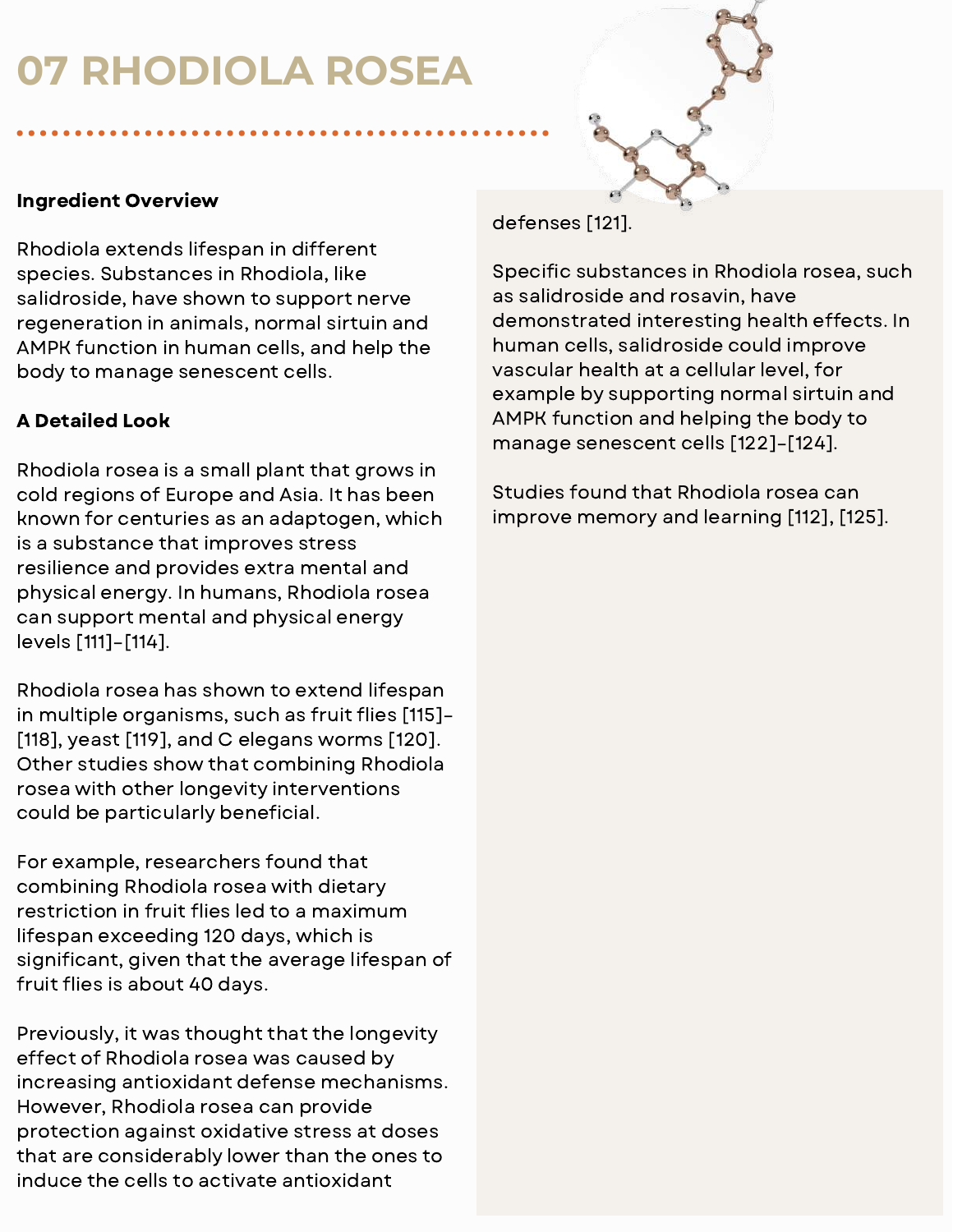## **08 MAGNESIUM MALATE**



#### Ingredient Overview

People who supplement with magnesium have shown to have less DNA damage. Magnesium supports a healthy metabolism and targets inflammation at the cellular level.

Malate is a natural substance found in apples which has shown to extend lifespan in organisms. Malate can support healthy energy levels in humans.

## A Detailed Look

Magnesium is a crucial mineral in the human body. Magnesium helps hundreds of different enzymes and proteins to function properly. Magnesium regulates the excitation and inhibition of cells, and plays an important role in muscle function, including the heart muscle.

Given the role of magnesium in a myriad of cellular processes, it should not be surprising that magnesium deficiency leads to accelerated aging. Magnesium is needed to maintain and repair DNA [126]–[128]. Giving humans extra magnesium helps to maintain their DNA [129]. For example, magnesium sticks to the DNA strand and helps to stabilize it, and it is also an essential cofactor for DNA repair proteins that need magnesium to function properly [128].

Magnesium can target inflammation at the cellular level [130], [131]. Magnesium can also improve healthy metabolism in humans [131], [132]. Besides magnesium's many effects on maintaining our cells, the mineral has various immediately noticeable effects. Athletes take magnesium to improve their physical

performance, even when they are not magnesium-deficient [133]. Magnesium supplements can also support healthy sleep, and feelings of relaxation and wellbeing. This is not surprising, given the important role of magnesium in the functioning of brain cells, such as excitation and neuronal metabolism.

Malate is a natural molecule found in plants and in our bodies. Malate is present in high concentrations in apples; it gives apples their particular sour taste. Malate is an important substance used by our mitochondria, the power plants of our cells. Mitochondria convert sugars, fats and amino-acids into energy. This energy enables our cells to function. During this energy production process, malate is created.

Malate can extend lifespan in simple organisms [134], [135]. It does this by improving healthy mitochondrial functioning [136]. Malate can also improve antioxidant function in animals, by increasing the amount of important antioxidant enzymes, such as glutathione peroxidase and superoxide dismutase [137], [138].

Malate is often used in combination with magnesium to bring about health benefits, especially for improving energy and reducing fatigue.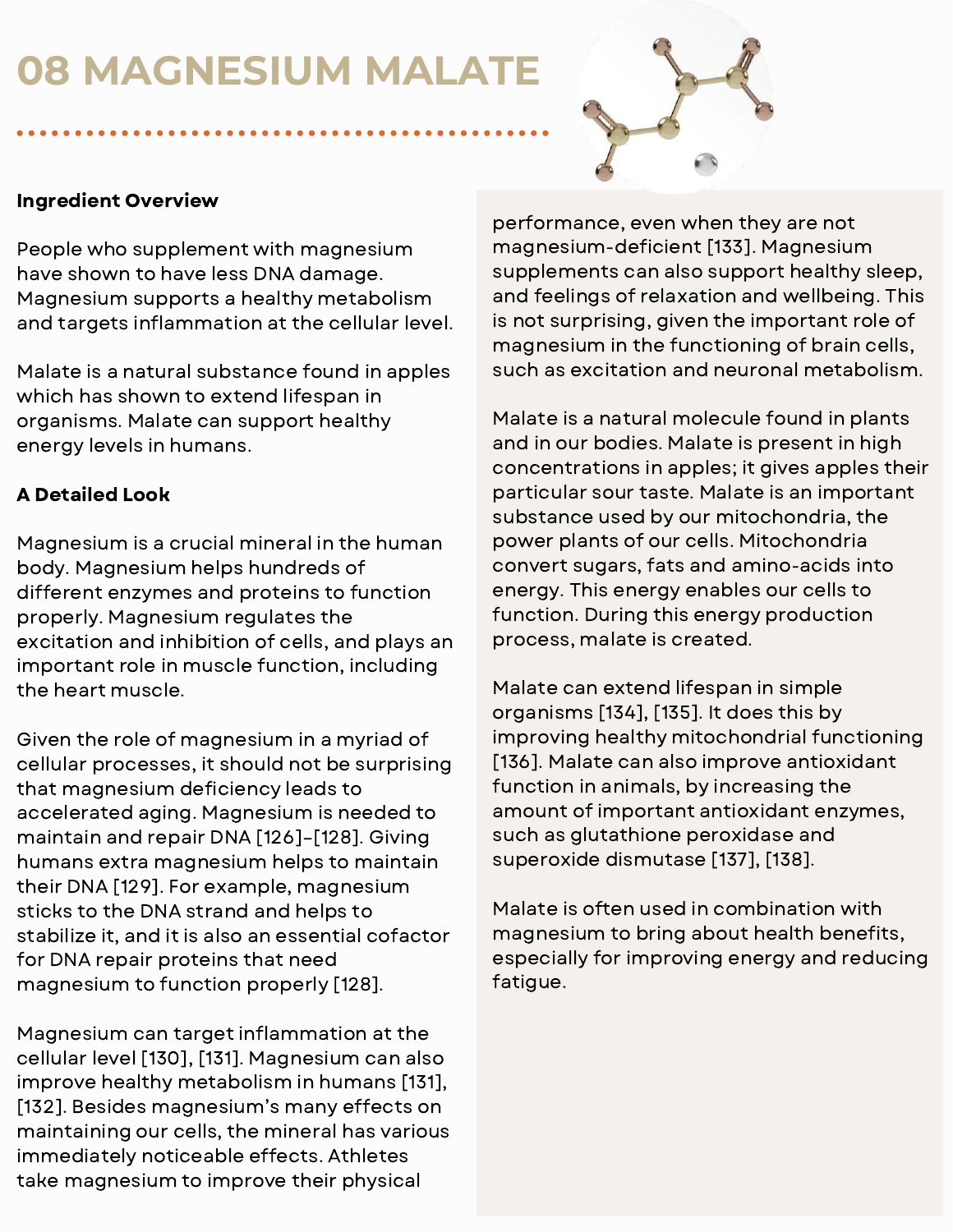## **09 HYALURONIC ACID**



### Ingredient Overview

Hyaluronic acid can reduce the appearance of wrinkles when taken orally. A component of hyaluronic acid, acetyl-glucosamine, has shown to extend lifespan in animals.

## A Detailed Look

Hyaluronic acid is an important building block of our skin. Roughly half of all the hyaluronic acid in our body is in our skin. During aging, hyaluronic acid levels in the skin decline [139]. A 70 year old person has 75 percent less hyaluronic acid than a 19-yearold.

Hyaluronic acid, when taken orally, can improve skin health and reduce the appearance of wrinkles. Oral ingestion of hyaluronic acid can increase the amount of hyaluronic acid in the skin [140]–[142]. Supplementing with hyaluronic acid improves skin appearance and reduces wrinkles.

In one study, sixty people were given hyaluronic acid for 3 months. After 8 weeks, they had significantly reduced wrinkles compared to the placebo group, while skin suppleness and skin radiance also significantly improved [143]. Orally-taken hyaluronic acid can also moisturize dry skin, leading to an improved, more youthful skin appearance and making people look younger [144].

Hyaluronic acid is often used in skin creams to improve skin health. Unfortunately, most of the hyaluronic acid that is applied on the skin does not penetrate the skin [145].

Therefore, hyaluronic acid in skin creams mainly increases moisturization of the very superficial layers of the skin, given this molecule can attract and trap lots of water. It's more interesting to take hyaluronic acid orally, as the hyaluronic acid is broken down in the gut and parts of it enter the bloodstream, where they signal to the cells to increase hyaluronic production.

Besides reducing wrinkles, hyaluronic acid can impact longevity directly. Hyaluronic acid is made up of specific molecules like acetyl-glucosamine. Acetyl-glucosamine has been shown to extend lifespan in various lab organisms [146].

Acetyl-glucosamine should not be confused with glucosamine, which has lifespan effects on its own via other mechanisms.

Scientists believe that acetyl-glucosamine can extend lifespan by supporting a healthy unfolded-protein response (UPR) [146]. The UPR kicks into action to support proper protein recycling and autophagy. These processes play an important role in aging.

By adding hyaluronic acid to our NOVOS Core longevity supplement, we can hit two birds with one stone: hyaluronic acid reduces the appearance of aging-related wrinkles, and its components can impact cellular aging.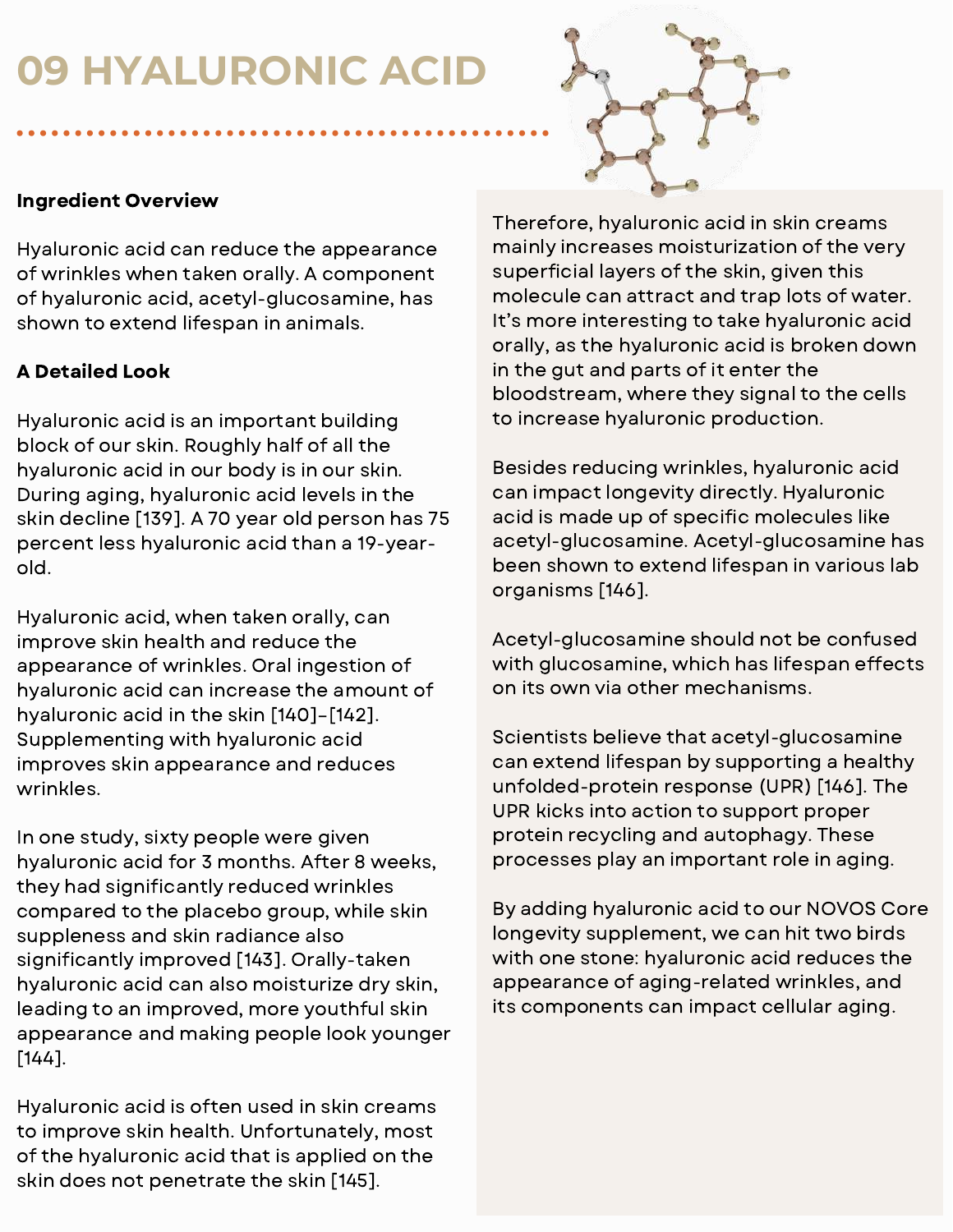## **10 L-THEANINE**



#### Ingredient Overview

L-Theanine is a substance found in green tea. It's one of the reasons why green tea is healthy. Theanine can extend lifespan in different organisms. It can upregulate agingprotective proteins, like FOXO1 and antioxidative enzymes and can help the body to manage crosslinks.

#### A Detailed Look

L-theanine can extend lifespan in different organisms [147]–[149]. L-theanine upregulates important aging-protective proteins, like FOXO1 and antioxidative enzymes.

Theanine can also help the body to manage advanced glycation end products (AGEs) [149]. AGEs are cross-links made of sugar molecules that link different proteins. AGEs "glue" proteins together. This makes tissues more rigid, contributing to aging.

For example, crosslinking of collagen and elastin proteins in the skin and blood vessels makes these tissues less elastic, contributing to wrinkles and less flexible arteries. More specifically, theanine can help the body to manage cross-links by using its free amino group to compete with proteins for the Maillard reaction of sugars, among other mechanisms [150].

In various animal studies, theanine can support brain cells to deal with cellular stress [151]–[154], and improve the health of the blood vessels [155]–[157]. This is interesting, given regular green tea consumption is known for its beneficial effects on the

blood vessels. Theanine can enhance alpha wave activity in the brain which can help people to better focus. It can also support relaxation [158]–[160].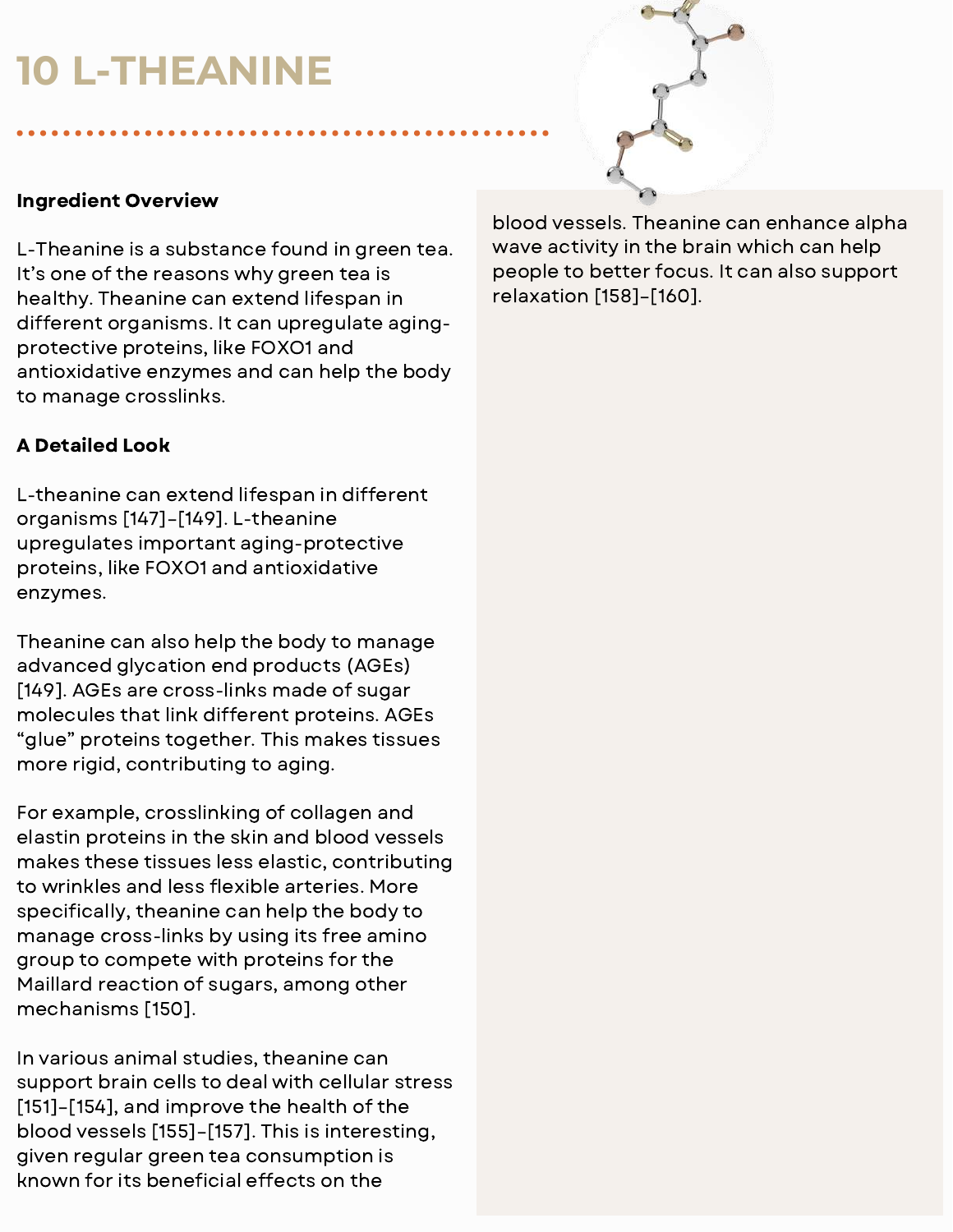## **11 VITAMIN C**



### Ingredient Overview

Vitamin C can help to maintain a proper epigenome, especially in combination with another longevity ingredient, alphaketoglutarate.

### A Detailed Look

Most people know vitamin C as an antioxidant. However, vitamin C can beneficially impact aging in many other ways. For example, vitamin C can support a healthy epigenome. The epigenome is the molecular machinery that determines which genes are switched on or off. When we get older, the epigenome becomes more dysregulated.

Substances like vitamin C can impact the epigenome in many ways. For example, vitamin C works together with alphaketoglutarate (another ingredient in NOVOS Core) to help to maintain the epigenome. More specifically, vitamin C and alphaketoglutarate support the functioning of TET enzymes, which are important modulators of the epigenome, impacting stem cell health, and supporting proper methylation in general [88], [161], [162].

Vitamin C also helps alpha-ketoglutaratedependent dioxygenase enzymes to support healthy metabolism and DNA repair [163], [164].

Additionally, vitamin C can help to reprogram differentiated cells (e.g. skin cells or liver cells) into stem cells, and this by its epigenetic effects [161].

Vitamin C has many other effects besides impacting the epigenome. For example, vitamin C can also support autophagy [165], [166], which is the process that recycles proteins. Proper protein recycling and autophagy (the digestion of proteins) play an important role in healthy aging.

In other words, vitamin C is much more than just an antioxidant. In fact, given that studies have shown that antioxidants don't extend lifespan, the health benefits of vitamin C are likely exerted via other mechanisms than antioxidant function, such as epigenetic and autophagy mechanisms.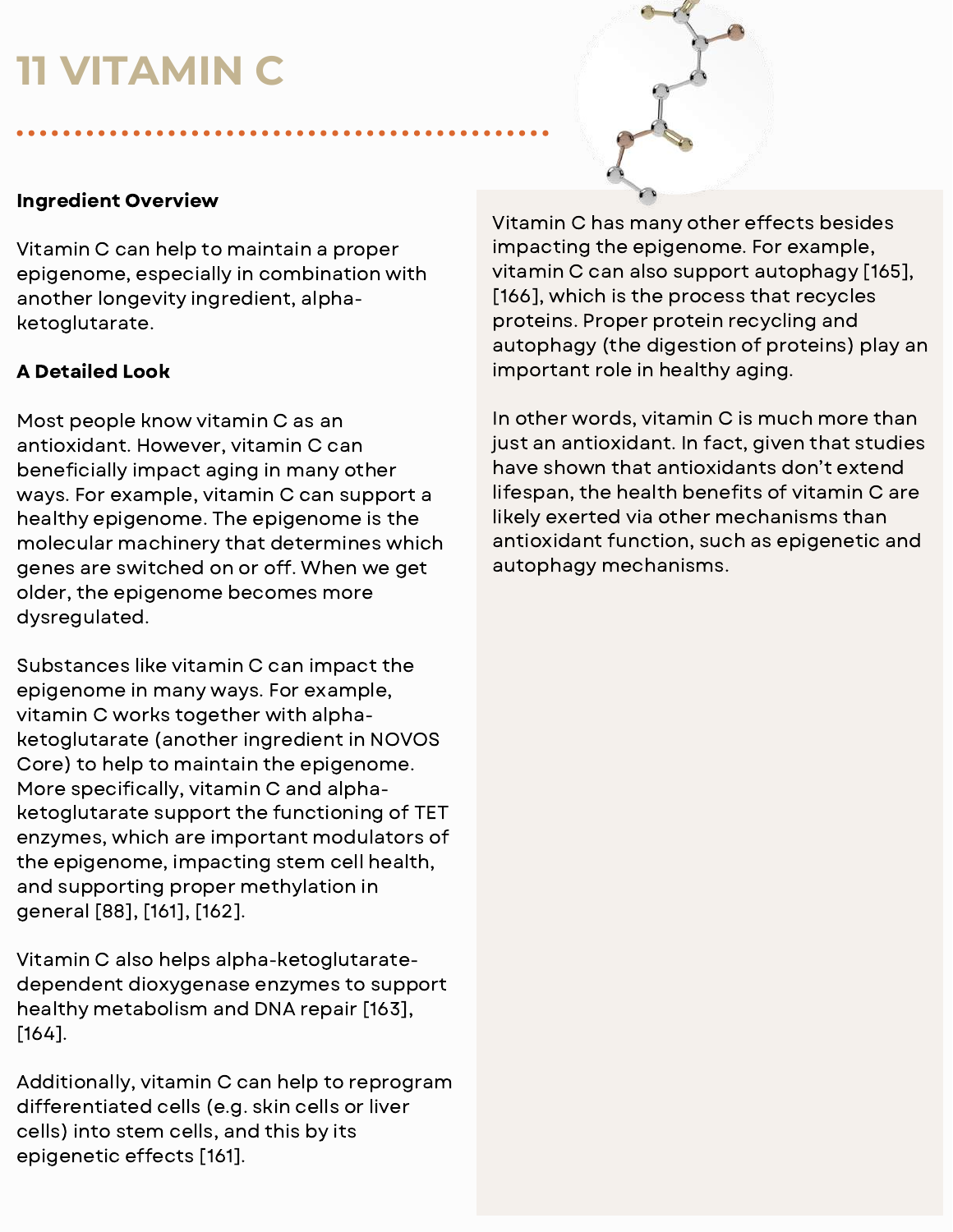## **12 GINGER**

#### Ingredient Overview

Ginger can protect cells against damage and has various longevity-promoting effects. In humans, ginger can target inflammaging at a cellular level, can help to maintain proper glucose levels and support a healthy metabolism, and help to mitigate oxidative damage in cells.

#### A Detailed Look

Ginger is a culinary spice used for millennia across the world. Ginger has various other beneficial effects on the aging process. In humans, ginger can target inflammaging at a cellular level [167], help to maintain proper glucose levels, support a healthy metabolism [168]–[171], and mitigate oxidative damage in cells [172]. Ginger can also improve healthy cognitive function according to various studies [173], [174]. For example, in a study with 60 middle-aged women, the women that received ginger for two months showed improved attention and better cognitive processing [175]. Attention, thinking speed and memory improved in another study [176].

Ginger has been shown to extend lifespan in organisms like fruit flies [177]. Specific components in ginger, like gingerol, extend lifespan in C elegans worms, and bring about various longevity-promoting effects [178]. For example, stress resistance was increased, while lipofuscin clearance was improved. Lipofuscin is called the "aging pigment": it accumulates during aging until it's so ubiquitous it hinders the functioning of cells, especially in long-lived cells like neurons.

Ginger can protect cells against damage. Not just damage caused by aging, but even against very serious damage, like that caused by very high doses of radiation [179], [180]. Scientists believe that ginger reduced mortality in irradiated mice by virtue of its free radical scavenging capabilities, and by reducing lipid oxidation. Free radical scavenging means that ginger can capture free radicals, which arise in high amounts by the radioactive beams hitting the components of cells, such as DNA. Ginger also induces the production of powerful antioxidant enzymes, like superoxide dismutase and catalase.

The specific forms of damage caused by radiation also happen during the aging process, albeit at far lower levels and much more gradually. During aging, further oxidation of lipids, DNA and cell constituents occurs. Also, our own cellular antioxidant defense mechanisms decline, such as levels of the antioxidant enzymes superoxide dismutase and catalase.

In conclusion, ginger has two interesting advantages: in the long term, ginger can protect the body against damage caused by aging via various mechanisms, while in the short term it can improve healthy cognitive function.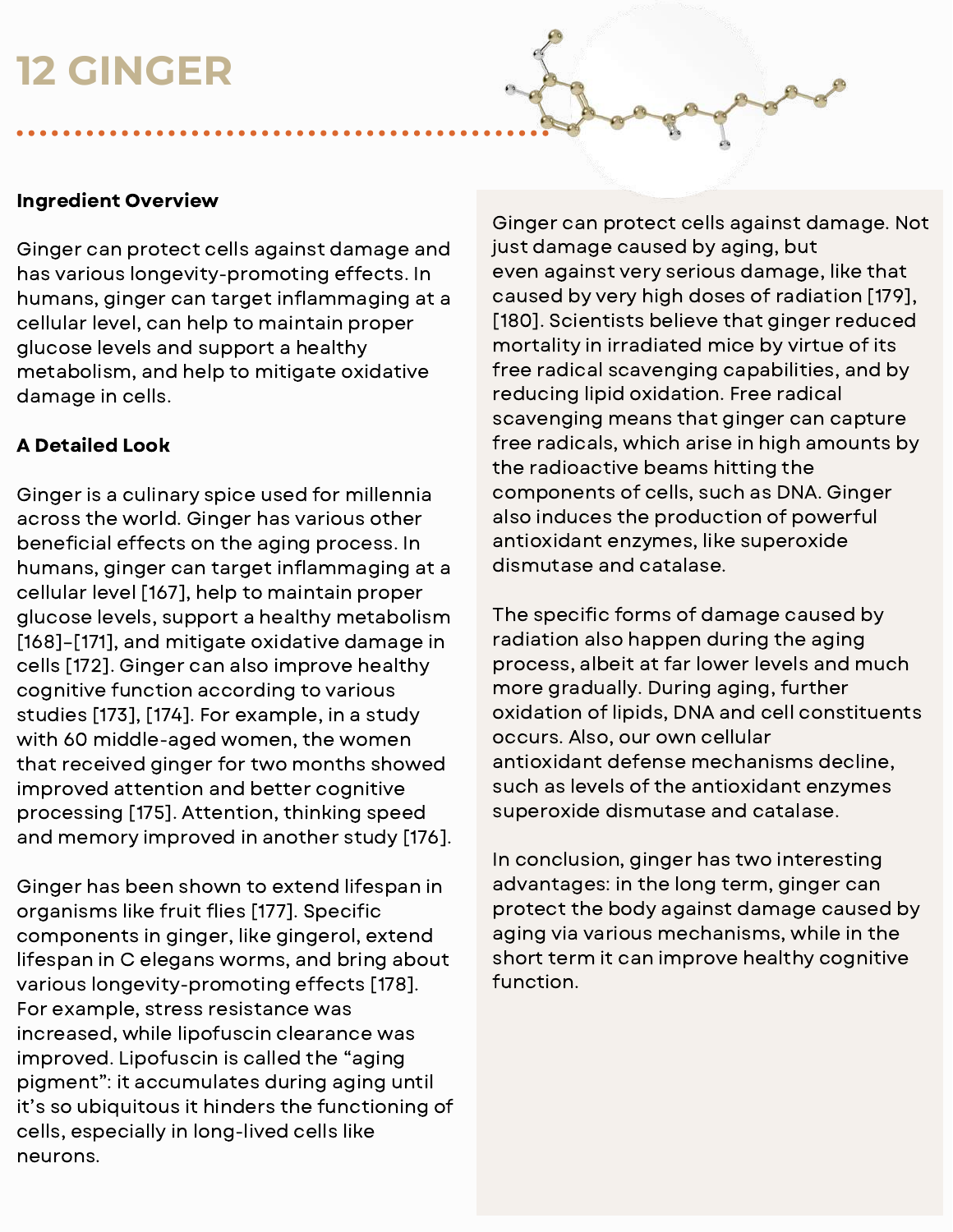## **13 NMN**



In humans, nicotinamide mononucleotide (NMN) increases levels of NAD+, which is needed for proper DNA repair and to maintain the epigenome. NMN has shown to support a healthy metabolism in humans, and improve muscle strength and performance in the elderly. In animals, NMN slows down various aging processes.

#### A Detailed Look

NMN is a natural substance found in fruits, milk and vegetables. In our body, NMN is converted into NAD+, the fuel that many important proteins need to maintain the epigenome, DNA, and carry out many other functions in our cells.

NAD+ is needed for sirtuins to work properly. Sirtuins are molecules that help to maintain a healthy epigenome. The epigenome regulates which genes are switched on or off. As time passes, the epigenome becomes more dysregulated, which contributes to aging.

NAD+ is also needed for important enzymes that help to maintain the DNA, such as poly (ADP-ribose) polymerase (PARPs). Without enough NAD+, DNA repair occurs suboptimally, which can accelerate aging and lead to many other problems.

In animals, NMN can support healthy aging, by improving healthy metabolism, stem cell function [181]–[183], and proper cellular function in general [184]–[188].

healthy glucose and insulin metabolism [189]. In healthy elderly men, NMN increased NAD+ levels and improved muscle strength and performance [190]. In healthy amateur runners, NMN improved aerobic capacity [191].

Recent studies show that NMN is likely the best NAD+ booster to impact aging. For example, NMN is more stable in the gut and bloodstream, and can increase NAD+ levels without inhibiting sirtuins, unlike another NAD+ booster, nicotinamide riboside (NR) which is quickly and almost completely degraded into nicotinamide [192]. That's why acclaimed longevity specialists, like Harvard Professor David Sinclair, take NMN and not NR.

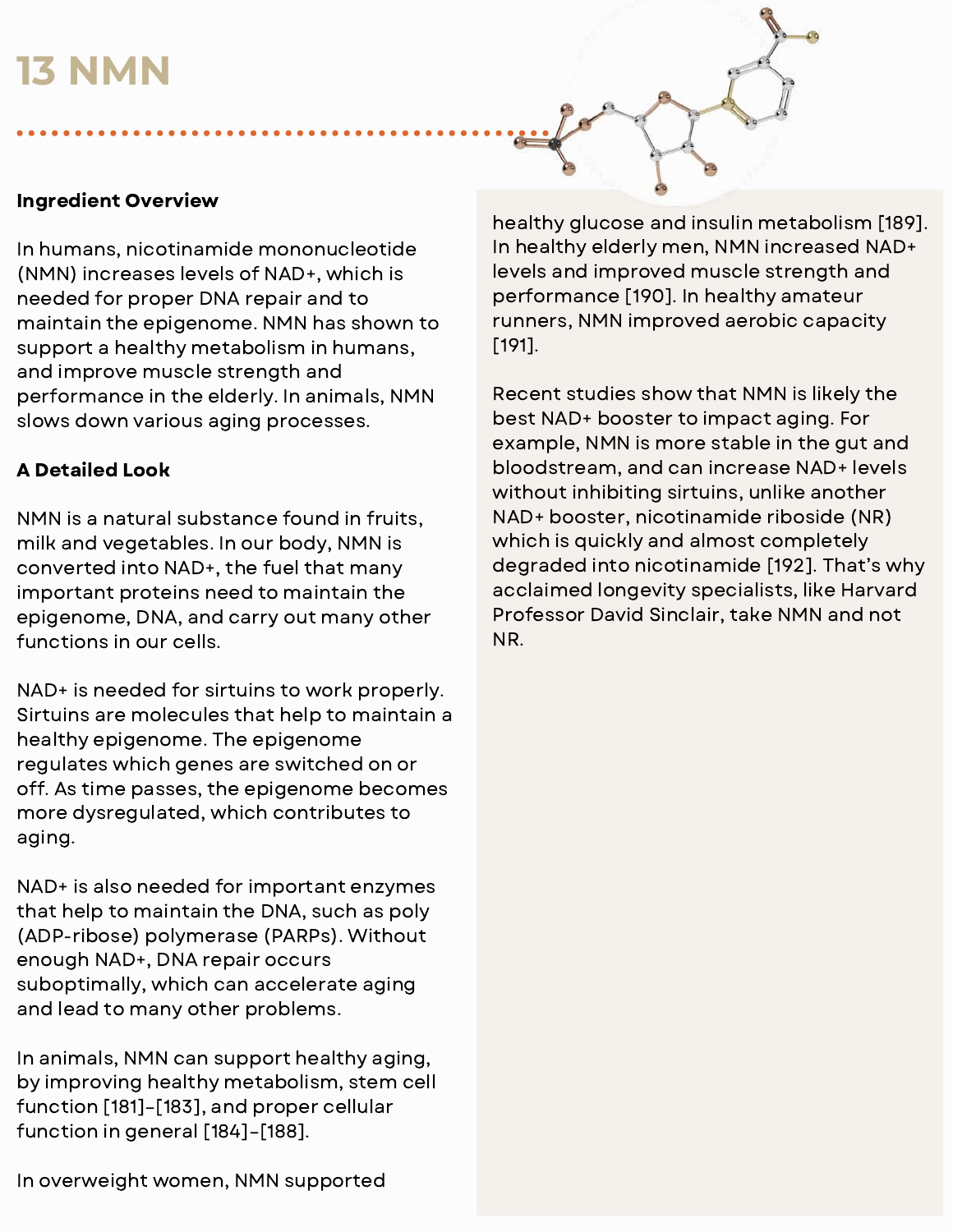[1] Y. Dinget al., "Plasma Glycine and Risk of Acute Myocardial Infarction in Patients With Suspected Stable Angina Pectoris," JAm Heart Assoc, vol. 5, no. 1, p. e002621, Dec. 2015, doi: 10.1161/JAHA.115.002621.

[2] M. Cruzet al., "Glycine treatment decreases proinflammatorycytokines and increases interferon-γ in patients with Type 2 diabetes," J Endocrinol Invest, vol. 31, no. 8, pp. 694–699, Aug. 2008, doi: 10.1007/BF03346417.

[3] F. L. Xu, H. B. You, X. H. Li, X. F. Chen, Z. J. Liu, and J. P. Gong, "Glycine attenuates endotoxininduced liver injury by downregulating TLR4 signaling in Kupffer cells," Am J Surg, vol. 196, no. 1, pp. 139–148, Jul.2008, doi: 10.1016/j.amjsurg.2007.09.045.

[4] K. Ikejima, Y. Iimuro, D. T. Forman, and R. G. Thurman, "A diet containing glycine improves survival in endotoxin shock in the rat," Am J Physiol, vol. 271, no. 1 Pt 1, pp. G97-103, Jul. 1996, doi: 10.1152/ajpgi.1996.271.1.G97.

[5] M. C. Gannon, J. A. Nuttall, and F. Q. Nuttall, "The metabolic response to ingested glycine," Am J Clin Nutr, vol. 76, no. 6,pp. 1302–1307, Dec. 2002, doi: 10.1093/ajcn/76.6.1302.

[6] S. File, E. Fluck, and C. Fernandes, "Beneficial Effects of Glycine (Bioglycin) on Memory and Attention in Young and Middle-Aged Adults," Journal of clinical psychopharmacology, vol. 19, pp. 506–12, Jan. 2000,doi: 10.1097/00004714-199912000-00004.

[7] M. Bannai, N. Kawai, K. Ono, K. Nakahara, and N. Murakami, "The effects of glycine on subjective daytime performance in partially sleep-restricted healthy volunteers," Front Neurol, vol. 3, p. 61, 2012, doi:10.3389/fneur.2012.00061.

[8] K. Inagawa, T. Hiraoka, T. Kohda, W. Yamadera, and M. Takahashi, "Subjective effects of glycine ingestion before bedtime on sleep quality," Sleep and Biological Rhythms, vol. 4, no. 1, pp. 75–77, 2006,doi: 10.1111/j.1479-8425.2006.00193.x.

[9] W. Yamadera, K. Inagawa, S. Chiba, M. Bannai, M. Takahashi, and K. Nakayama, "Glycine ingestion improves subjective sleep quality in human volunteers, correlating with polysomnographic changes," Sleep and Biological Rhythms, vol. 5, no. 2, pp. 126–131, 2007, doi: 10.1111/j.1479-8425.2007.00262.x.

[10] R. Koopman, M. K. Caldow, D. J. Ham, and G. S. Lynch, "Glycine metabolism in skeletal muscle: implications for metabolic homeostasis," Current Opinion in Clinical Nutrition & Metabolic Care, vol. 20, no.4, pp. 237–242, Jul. 2017, doi: 10.1097/MCO.0000000000000383.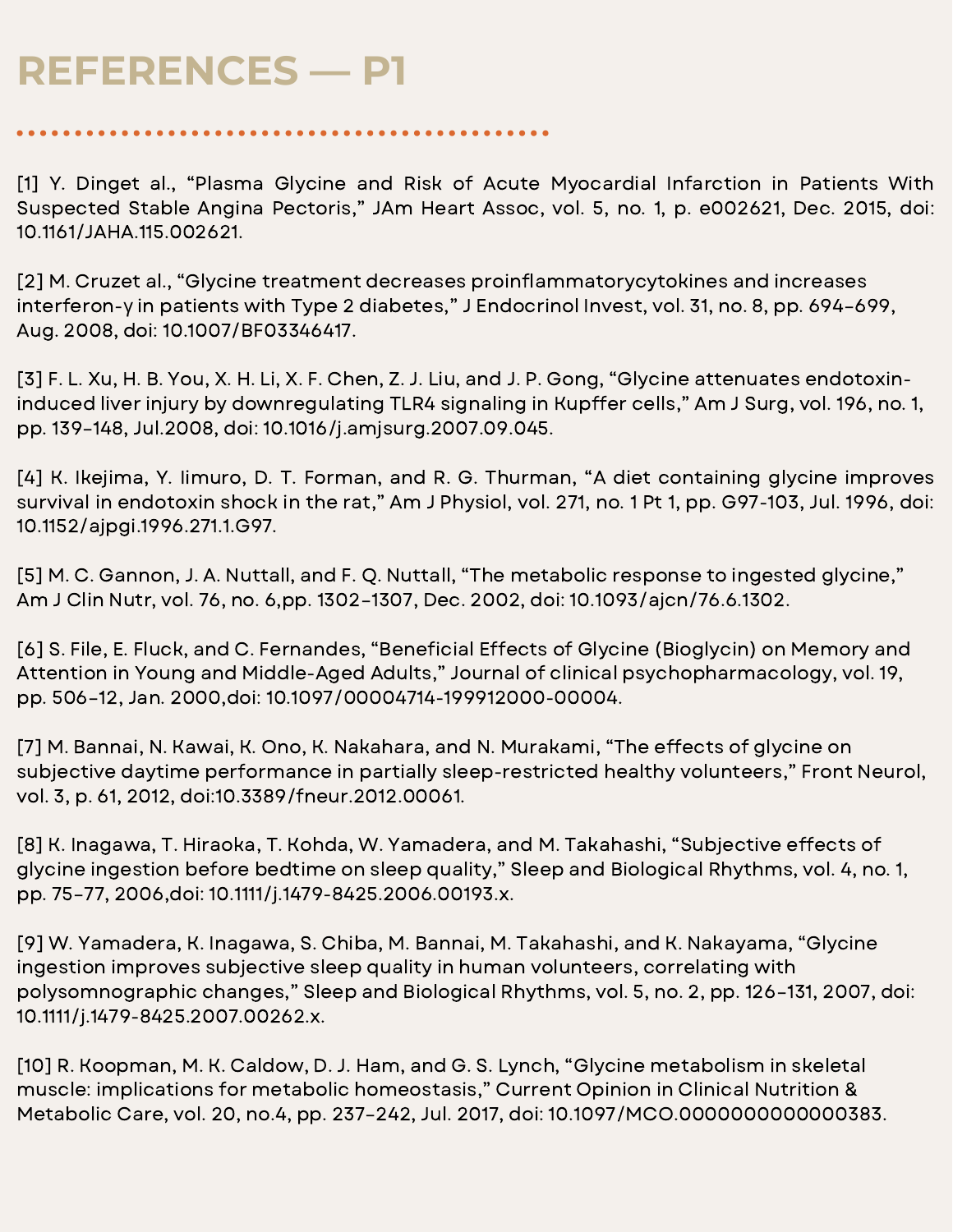[11] R. V. Sekharet al., "Deficient synthesis of glutathione underlies oxidative stress in aging and can be corrected by dietary cysteine and glycine supplementation," Am J Clin Nutr, vol. 94, no. 3,pp. 847–853, Sep. 2011, doi: 10.3945/ajcn.110.003483.

[12] P. de Paz-Lugo, J. A. Lupiáñez, and E. Meléndez-Hevia, "High glycine concentration increases collagen synthesis by articular chondrocytes in vitro: acute glycine deficiency could be an important cause of osteoarthritis," Amino Acids, vol. 50, no. 10, pp. 1357–1365, 2018, doi:10.1007/s00726-018-2611-x.

[13] University of Tsukuba, "Scientists reverse aging in human cell lines and give theory of aging a new lease of life," Science Daily, May 26, 2015. https://www.sciencedaily.com/releases/2015/05/150526085138.htm

[14] O. Hashizumeet al., "Epigenetic regulation of the nuclear-coded GCAT and SHMT2 genes confers human age-associated mitochondrial respiration defects," Sci Rep, vol. 5, no. 1, pp. 1–11, May 2015,doi: 10.1038/srep10434.

[15] J. Brindet al., "Dietary glycine supplementation mimics lifespan extension by dietary methionine restriction in Fisher 344 rats," The FASEB Journal, vol. 25, no. S1, p. 528.2-528.2, 2011, doi: 10.1096/fasebj.25.1\_supplement.528.2.

[16] R. A. Milleret al., "Glycine supplementationextends lifespan of male and female mice," Aging Cell, vol. 18, no. 3, p. e12953,Jun. 2019, doi: 10.1111/acel.12953.

[17] F. Obata and M. Miura, "Enhancing S-adenosyl-methionine catabolism extends Drosophila lifespan," Nat Commun, vol. 6, no. 1, p.8332, Sep. 2015, doi: 10.1038/ncomms9332.

[18] T. Shintani, Y. Kosuge, and H. Ashida, "Glucosamine Extends the Lifespan of 'Caenorhabditis elegans' via Autophagy Induction," Journal of Applied Glycoscience, vol. 65, no. 3, pp. 37–43, 2018, doi:10.5458/jag.jag.JAG-2018\_002.

[19] A. Ruiz-Ramírez, E. Ortiz-Balderas, G. Cardozo-Saldaña, E. Diaz-Diaz, and M. El-Hafidi, "Glycine restores glutathione and protects against oxidative stress in vascular tissue from sucrose-fed rats,"Clin Sci,vol. 126, no. 1, pp. 19–29, Jan. 2014, doi: 10.1042/CS20130164.

[20] F. Bahmani, S. Z. Bathaie, S. J. Aldavood, and A. Ghahghaei, "Glycine therapy inhibits the progression of cataract in streptozotocin-induced diabetic rats," Mol Vis, vol. 18, pp. 439–448, 2012.

[21] S. Ramakrishnan and K. N. Sulochana, "Decrease in glycation of lens proteins by lysine and glycine by scavenging of glucose and possible mitigation of cataractogenesis,"Exp Eye Res, vol. 57, no. 5, pp.623–628, Nov. 1993, doi: 10.1006/exer.1993.1167.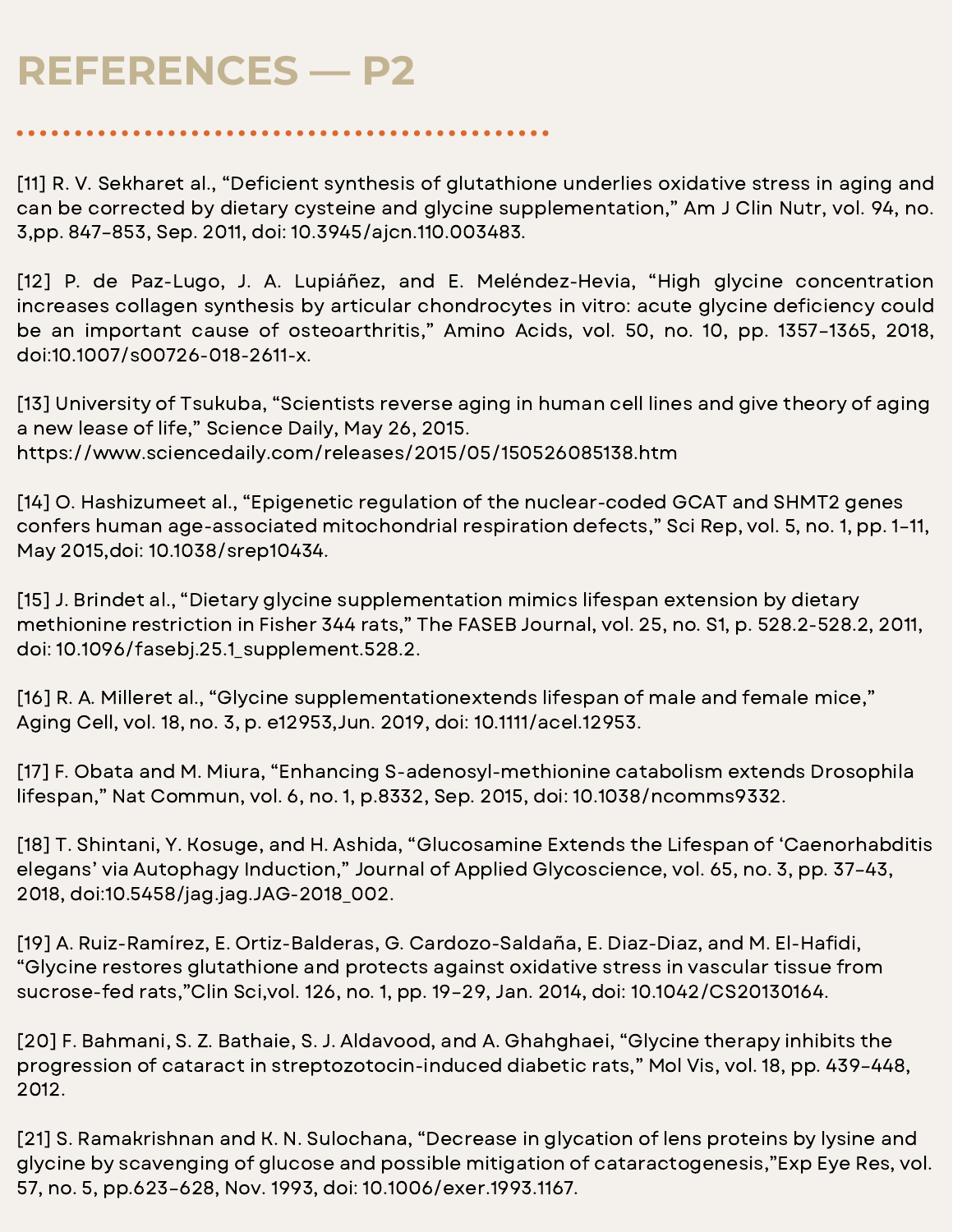[22] G. A. Bell, E. D. Kantor, J. W. Lampe, D. D. Shen, and E. White, "Use of Glucosamine and Chondroitin in Relation to Mortality," Eur J Epidemiol, vol. 27, no. 8, pp. 593–603, Aug. 2012, doi: 10.1007/s10654-012-9714-6.

[23] G. Pocobelliet al., "Total mortality risk in relation to use of less-common dietary supplements123," Am J Clin Nutr, vol. 91, no. 6, pp.1791–1800, Jun. 2010, doi: 10.3945/ajcn.2009.28639.

[24] H. Maet al., "Association of habitual glucosamine use with risk of cardiovascular disease: prospective study in UK Biobank," BMJ, vol.365, p. l1628, May 2019, doi: 10.1136/bmj.l1628.

[25] E. D. Kantor, J. W. Lampe, T. L. Vaughan, U. Peters, C. D. Rehm, and E. White, "Association Between Use of Specialty Dietary Supplements and C-Reactive Protein Concentrations," American Journal of Epidemiology, vol. 176, no. 11, pp. 1002–1013, Dec. 2012, doi: 10.1093/aje/kws186.

[26] S. Weimeret al., "D-Glucosamine supplementation extends life span of nematodes and of ageing mice," Nat Commun, vol. 5,no. 1, p. 3563, Apr. 2014, doi: 10.1038/ncomms4563.

[27] K. Jamialahmadi, F. Soltani, M. Nabavi Fard, J. Behravan, and F. Mosaffa, "Assessment of protective effects of glucosamine and N-acetyl glucosamine against DNA damage induced by hydrogen peroxide in human lymphocytes," Drug Chem Toxicol, vol. 37, no. 4, pp. 427–432, Oct. 2014, doi: 10.3109/01480545.2013.878951.

[28] C. Fang, M. Peng, G. Li, J. Tian, and D. Yin, "New functions of glucosamine as a scavenger of the lipid peroxidation product malondialdehyde," Chem Res Toxicol, vol. 20, no. 6, pp. 947–953, Jun. 2007, doi:10.1021/tx700059b.

[29] Y.-J. Chenet al., "Protective Effects of Glucosamine on Oxidative-Stress and Ischemia/Reperfusion-Induced Retinal Injury," Investigative Ophthalmology & Visual Science, vol. 56, no. 3, pp. 1506–1516, Mar.2015, doi: 10.1167/iovs.14-15726.

[30] C. Valvason, E. Musacchio, A. Pozzuoli, R. Ramonda, R. Aldegheri, and L. Punzi, "Influence of glucosamine sulphate on oxidative stress in human osteoarthritic chondrocytes: effects on HO-1, p22 (Phox) and iNOS expression," Rheumatology (Oxford), vol. 47, no. 1, pp. 31–35, Jan. 2008, doi:10.1093/rheumatology/kem289.

[31] T. Shintaniet al., "Glucosamine induces autophagy via an mTOR-independent pathway," Biochemical and Biophysical Research Communications, vol. 391, no. 4, pp. 1775–1779, Jan. 2010, doi: 10.1016/j.bbrc.2009.12.154.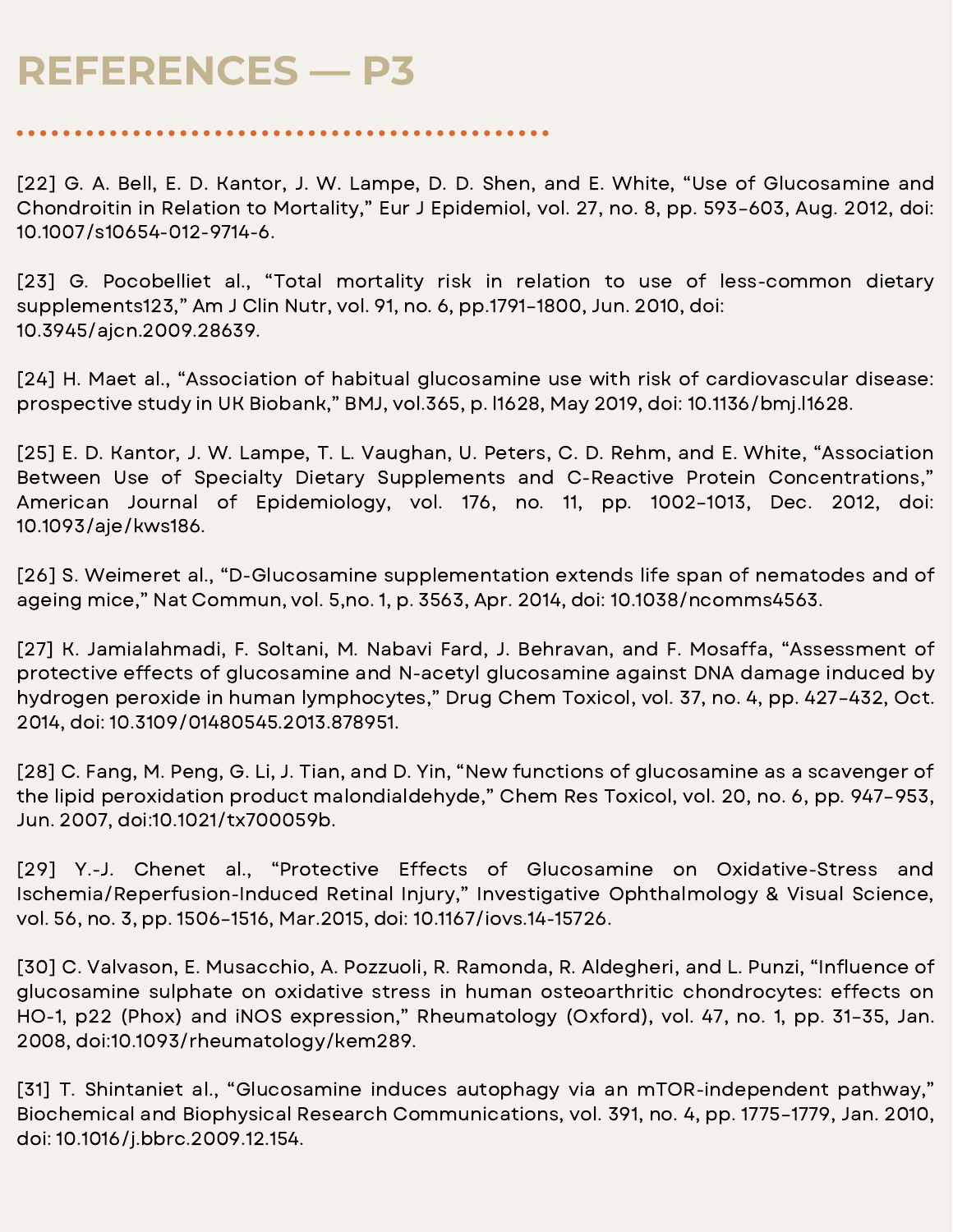[32] D. L. Bissett, "Glucosamine: an ingredient with skin and other benefits," J Cosmet Dermatol, vol. 5, no. 4, pp. 309–315, Dec.2006, doi: 10.1111/j.1473-2165.2006.00277.x.

[33] A. Gueniche and I. Castiel-Higounenc, "Efficacy of Glucosamine Sulphate in Skin Ageing: Results from an ex vivo Anti-Ageing Model and a Clinical Trial," SPP, vol. 30, no. 1, pp. 36–41, 2017, doi: 10.1159/000450832.

[34] A. Farsad-Naeimi, M. Alizadeh, A. Esfahani, and E. D. Aminabad, "Effect of fisetin supplementation on inflammatory factors and matrix metalloproteinase enzymes in colorectal cancer patients," Food Funct.,vol. 9, no. 4, pp. 2025–2031, Apr. 2018, doi: 10.1039/C7FO01898C.

[35] M. J. Yousefzadehet al., "Fisetin is a senotherapeutic that extends health and lifespan," EBioMedicine, vol. 36, pp. 18–28, Oct.2018, doi: 10.1016/j.ebiom.2018.09.015.

[36] A. Curraiset al., "Fisetin Reduces the Impact of Aging on Behavior and Physiology in the Rapidly Aging SAMP8 Mouse," J GerontolA Biol Sci Med Sci, vol. 73, no. 3, pp. 299–307, Mar. 2018, doi: 10.1093/gerona/glx104.

[37] D. N. Syed, V. M. Adhami, M. I. Khan, and H. Mukhtar, "Inhibition of Akt/mTOR Signaling by the Dietary Flavonoid Fisetin," Anticancer Agents Med Chem, vol. 13, no. 7, pp. 995–1001, Sep. 2013.

[38] N. Khan, D. N. Syed, N. Ahmad, and H. Mukhtar, "Fisetin: A Dietary Antioxidant for Health Promotion," Antioxid Redox Signal, vol.19, no. 2, pp. 151–162, Jul. 2013, doi: 10.1089/ars.2012.4901.

[39] S. Kwak, S.-K. Ku, and J.-S. Bae, "Fisetin inhibits high-glucose-induced vascular inflammation in vitro and in vivo," Inflamm. Res., vol. 63, no. 9, pp. 779-787, Sep. 2014, doi: 10.1007/s00011-014-0750-4.

[40] C. D. Sadik, H. Sies, and T. Schewe, "Inhibition of 15-lipoxygenases by flavonoids: structureactivity relations and mode of action," Biochem Pharmacol, vol. 65, no. 5, pp. 773–781, Mar. 2003, doi: 10.1016/s0006-2952(02)01621-0.

[41] B. D. Sahuet al., "Ameliorative Effect of Fisetin on Cisplatin-Induced Nephrotoxicity in Rats via Modulation of NF-κB Activation and Antioxidant Defence," PLOS ONE, vol. 9, no. 9, p. e105070, Sep.2014, doi: 10.1371/journal.pone.0105070.

[42] W. Lu, J. Zhu, S. Zou, X. Li, and J. Huang, "The efficient expression of human fibroblast collagenase in Escherichia coli and the discovery of flavonoid inhibitors," J Enzyme Inhib Med Chem, vol. 28, no.4, pp. 741–746, Aug. 2013, doi: 10.3109/14756366.2012.681650.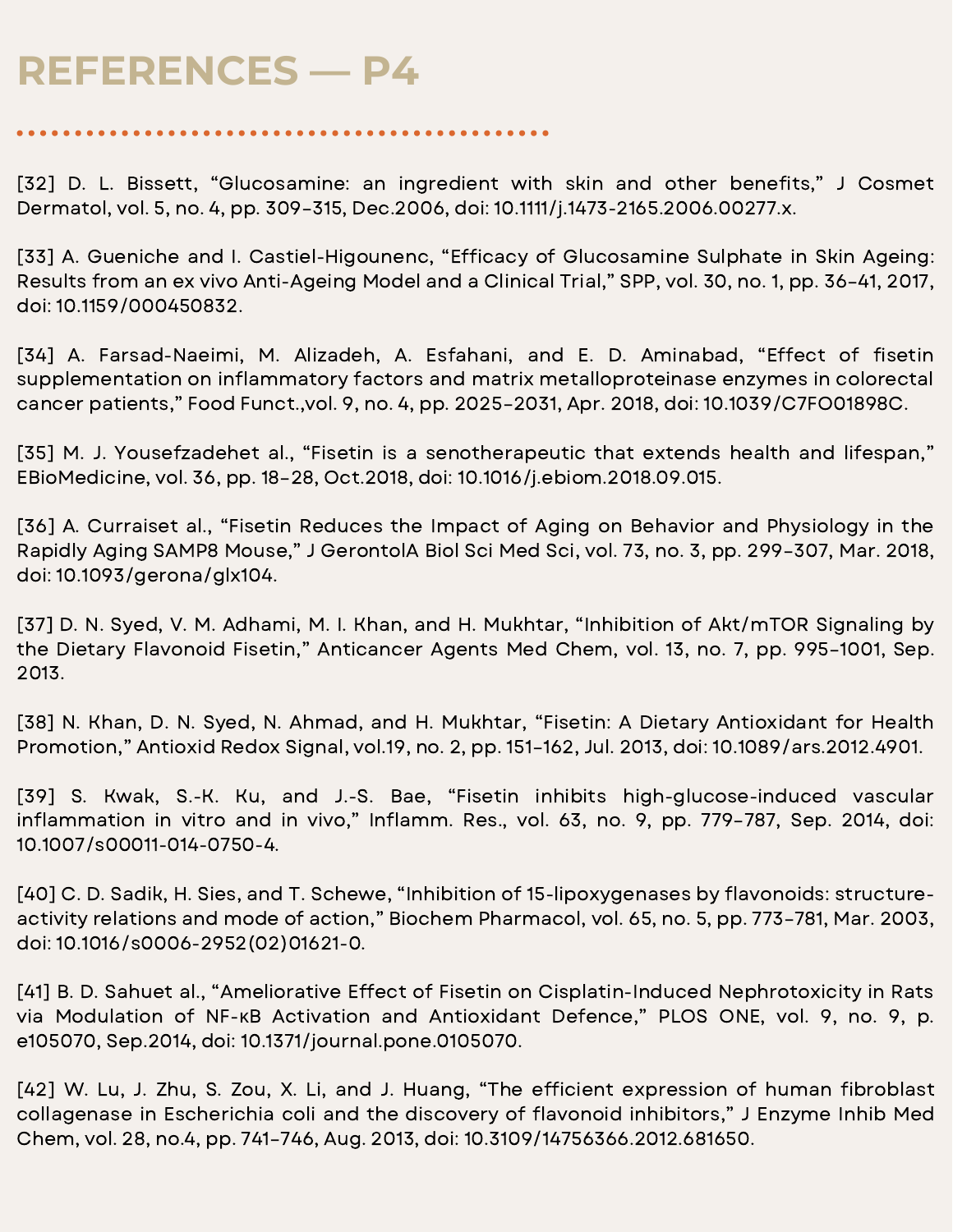[43] J. H. Park et al., "Fisetin inhibits matrix metalloproteinases and reduces tumor cell invasiveness and endothelial cell tube formation," Nutr Cancer, vol. 65, no. 8, pp. 1192–1199, 2013, doi: 10.1080/01635581.2013.828090.

[44] W.-B. He, K. Abe, and T. Akaishi, "Oral administration of fisetin promotes the induction of hippocampal long-term potentiation in vivo," J Pharmacol Sci, vol. 136, no. 1, pp. 42–45, Jan. 2018, doi: 10.1016/j.jphs.2017.12.008.

[45] P. Maher, "Fisetin Acts on Multiple Pathways to Reduce the Impact of Age and Disease on CNS Function," Front Biosci, vol. 7, pp. 58–82, Jun. 2015.

[46] P. Maher, "Preventing and Treating Neurological Disorders with the Flavonol Fisetin," Brain Plasticity, vol. 6, no. 2, pp. 155–166, Jan. 2020, doi: 10.3233/BPL-200104.

[47] P. Maher, T. Akaishi, and K. Abe, "Flavonoid fisetin promotes ERK-dependent long-term potentiation and enhances memory," Proc Natl Acad Sci USA, vol. 103, no. 44, pp. 16568–16573, Oct. 2006, doi: 10.1073/pnas.0607822103.

[48] V. A. Fajardo, V. A. Fajardo, P. J. LeBlanc, and R. E. K. MacPherson, "Examining the Relationship between Trace Lithium in Drinking Water and the Rising Rates of Age-Adjusted Alzheimer's Disease Mortality in Texas," J Alzheimers Dis, vol. 61, no. 1, pp. 425–434, 2018, doi: 10.3233/JAD-170744.

[49] V. A. Fajardo, P. J. LeBlanc, and V. A. Fajardo, "Trace lithium in Texas tap water is negatively associated with all-cause mortality and premature death," Appl Physiol Nutr Metab, vol. 43, no. 4, pp. 412–414, Apr. 2018, doi: 10.1139/apnm-2017-0653.

[50] K. Zarse, T. Terao, J. Tian, N. Iwata, N. Ishii, and M. Ristow, "Low-dose lithium uptake promotes longevity in humans and metazoans," Eur J Nutr, vol. 50, no. 5, pp. 387–389, Aug. 2011, doi: 10.1007/s00394-011-0171-x.

[51] J. I. Castillo-Quan et al., "Lithium Promotes Longevity through GSK3/NRF2-Dependent Hormesis," Cell Rep, vol. 15, no. 3, pp. 638–650, Apr. 2016, doi: 10.1016/j.celrep.2016.03.041.

[52] G. McColl, D. W. Killilea, A. E. Hubbard, M. C. Vantipalli, S. Melov, and G. J. Lithgow, "Pharmacogenetic Analysis of Lithium-induced Delayed Aging in Caenorhabditis elegans\*," Journal of Biological Chemistry, vol. 283, no. 1, pp. 350–357, Jan. 2008, doi: 10.1074/jbc.M705028200.

[53] Z. Y. Tam, J. Gruber, L. F. Ng, B. Halliwell, and R. Gunawan, "Effects of Lithium on Age-related Decline in Mitochondrial Turnover and Function in Caenorhabditis elegans," The Journals of Gerontology: Series A, vol. 69, no. 7, pp. 810–820, Jul. 2014, doi: 10.1093/gerona/glt210.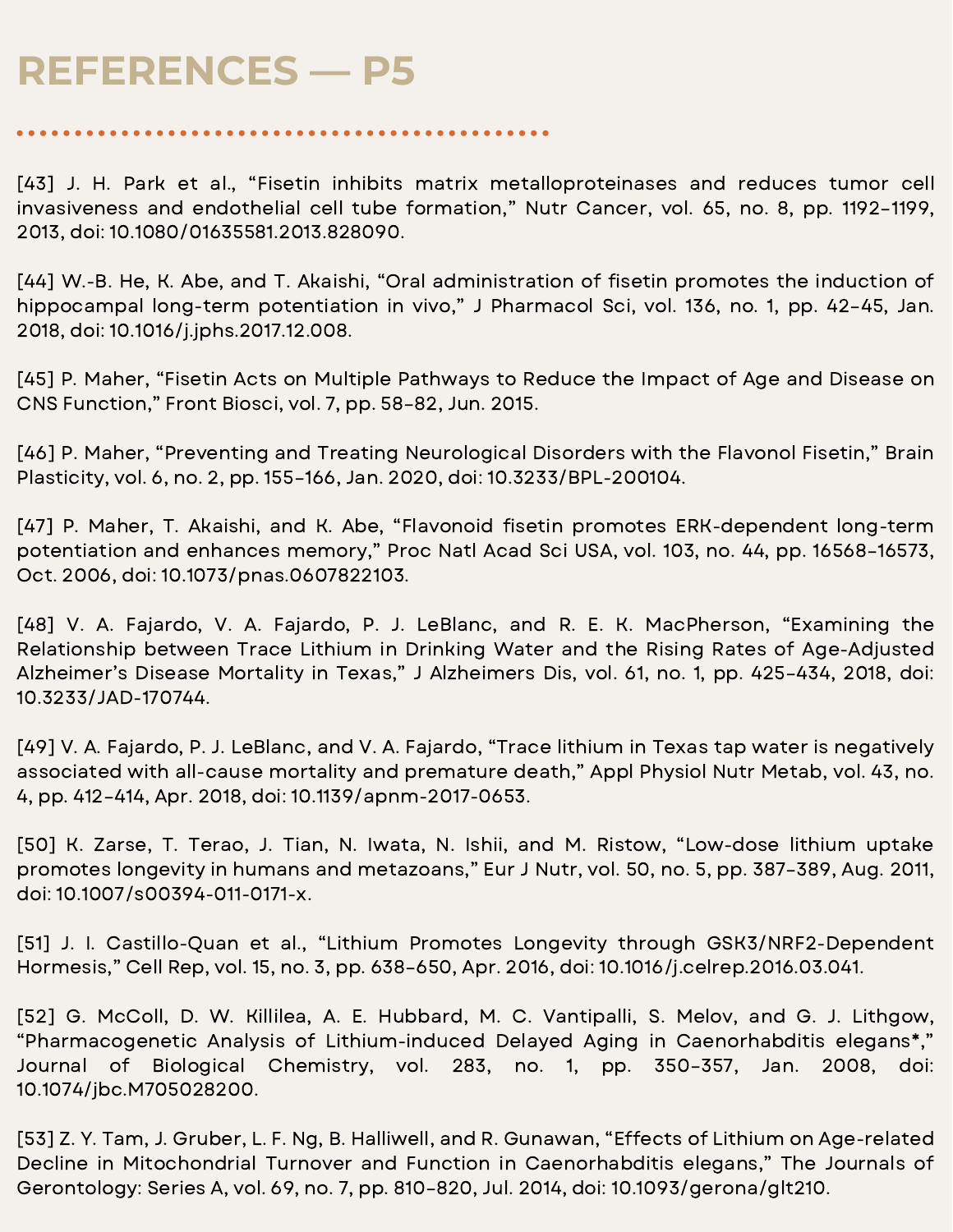[54] B. Ahrens, P. Grof, H.-J. Möller, B. Müller-Oerlinghausen, and T. Wolf, "Extended Survival of Patients on Long-Term Lithium Treatment," Can J Psychiatry, vol. 40, no. 5, pp. 241–246, Jun. 1995, doi: 10.1177/070674379504000504.

[55] A. Cipriani, H. Pretty, K. Hawton, and J. R. Geddes, "Lithium in the prevention of suicidal behavior and all-cause mortality in patients with mood disorders: a systematic review of randomized trials," Am J Psychiatry, vol. 162, no. 10, pp. 1805–1819, Oct. 2005, doi: 10.1176/appi.ajp.162.10.1805.

[56] O. V. Forlenza, B. S. Diniz, M. Radanovic, F. S. Santos, L. L. Talib, and W. F. Gattaz, "Disease-modifying properties of long-term lithium treatment for amnestic mild cognitive impairment: randomised controlled trial," Br J Psychiatry, vol. 198, no. 5, pp. 351–356, May 2011, doi: 10.1192/bjp.bp.110.080044.

[57] O. V. Forlenza, M. Radanovic, L. L. Talib, and W. F. Gattaz, "Clinical and biological effects of long-term lithium treatment in older adults with amnestic mild cognitive impairment: randomised clinical trial," Br J Psychiatry, vol. 215, no. 5, pp. 668–674, Nov. 2019, doi: 10.1192/bjp.2019.76.

[58] S. Matsunaga, T. Kishi, P. Annas, H. Basun, H. Hampel, and N. Iwata, "Lithium as a Treatment for Alzheimer's Disease: A Systematic Review and Meta-Analysis," J Alzheimers Dis, vol. 48, no. 2, pp. 403–410, 2015, doi: 10.3233/JAD-150437.

[59] M. A. Nunes, T. A. Viel, and H. S. Buck, "Microdose lithium treatment stabilized cognitive impairment in patients with Alzheimer's disease," Curr Alzheimer Res, vol. 10, no. 1, pp. 104–107, Jan. 2013, doi: 10.2174/1567205011310010014.

[60] T. Asaiet al., "Effect of mood stabilizers on DNA methylation in human neuroblastoma cells,"Int J Neuropsychopharmacol, vol. 16, no. 10, pp. 2285–2294, Nov. 2013, doi: 10.1017/S1461145713000710.

[61] A. S. Zannas, "Lithium treatment and mechanisms of aging," Molecular Psychiatry, vol. 23, no. 11, pp. 2112–2113, Nov. 2018,doi: 10.1038/s41380-018-0024-6.

[62] T. Leyheet al., "Increase of BDNF serum concentration in lithium treated patients with early Alzheimer's disease," J Alzheimers Dis, vol. 16, no. 3, pp. 649–656, 2009, doi: 10.3233/JAD-2009- 1004.

[63] G. Stratenet al., "Influence of lithium treatment on GDNF serum and CSF concentrations in patients with early Alzheimer's disease,"Curr Alzheimer Res, vol. 8, no. 8, pp. 853–859, Dec. 2011, doi: 10.2174/156720511798192754.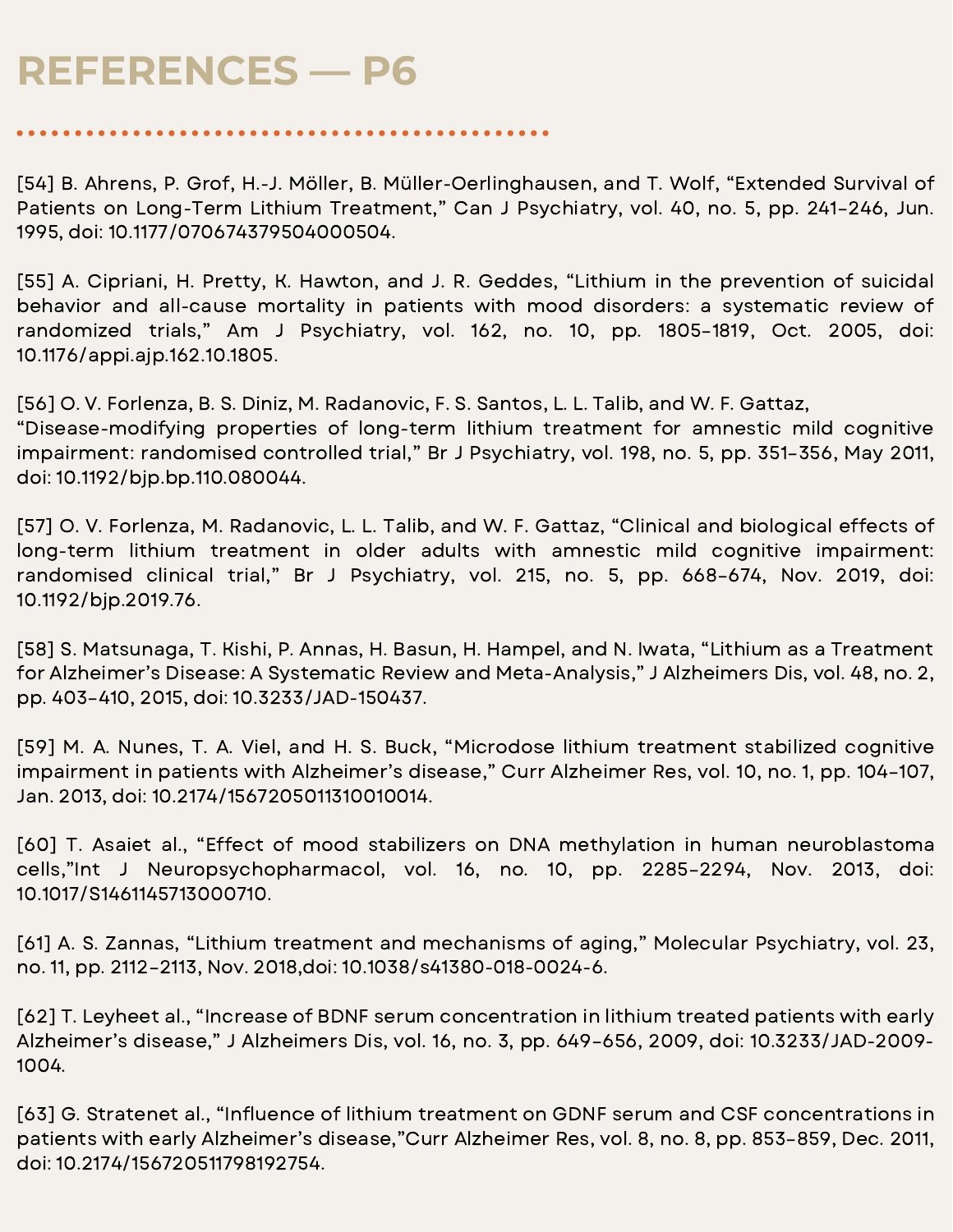[64] Z. Tuncaet al., "Alterations in BDNF (brain derived neurotrophic factor) and GDNF (glial cell line-derived neurotrophic factor) serum levels in bipolar disorder: The role of lithium," J Affect Disord, vol.166, pp. 193–200, Sep. 2014, doi: 10.1016/j.jad.2014.05.012.

[65] E. Beurel and R. S. Jope, "Inflammation and lithium: clues to mechanisms contributing to suicide-linked traits," Transl Psychiatry, vol. 4, no. 12, pp. e488–e488, Dec. 2014, doi: 10.1038/tp.2014.129.

[66] A. Nassar and A. N. Azab, "Effects of Lithium on Inflammation," ACS Chem Neurosci, vol. 5, no. 6, pp. 451–458, Apr. 2014, doi:10.1021/cn500038f.

[67] M. Toricelli, S. R. Evangelista, H. S. Buck, and T. A. Viel, "Microdose Lithium Treatment Reduced Inflammatory Factors and Neurodegeneration in Organotypic Hippocampal Culture of Old SAMP-8 Mice," Cell Mol Neurobiol, vol. 41, no. 7, pp. 1509–1520, Oct. 2021, doi: 10.1007/s10571- 020-00916-0.

[68] T. Viel, S. Chinta, A. Rane, M. Chamoli, H. Buck, and J. Andersen, "Microdose lithium reduces cellular senescence in human astrocytes - a potential pharmacotherapy for COVID-19?,"Aging, vol. 12, no.11, pp. 10035–10040, Jun. 2020.

[69] Y. Motoi, K. Shimada, K. Ishiguro, and N. Hattori, "Lithium and Autophagy," ACS Chem Neurosci, vol. 5, no. 6, pp. 434–442, Apr. 2014,doi: 10.1021/cn500056q.

[70] F. Couttset al., "The polygenic nature of telomere length and the anti-ageing properties of lithium," Neuropsychopharmacology, vol.44, no. 4, pp. 757–765, Mar. 2019, doi: 10.1038/s41386- 018-0289-0.

[71] M. Lundberget al., "Expression of telomerase reverse transcriptase positively correlates with duration of lithium treatment in bipolar disorder," Psychiatry Res, vol. 286, p. 112865, Apr. 2020, doi: 10.1016/j.psychres.2020.112865.

[72] C. Pisanuet al., "Differences in telomere length between patients with bipolar disorder and controls are influenced by lithium treatment," Pharmacogenomics, vol. 21, no. 8, pp. 533-540, Jun.2020, doi: 10.2217/pgs-2020-0028.

[73] A. Squassinaet al., "Leukocyte telomere length positively correlates with duration of lithium treatment in bipolar disorder patients," Eur Neuropsychopharmacol, vol. 26, no. 7, pp. 1241– 1247,Jul. 2016, doi: 10.1016/j.euroneuro.2016.03.020.

[74] G. N. Schrauzer and E. de Vroey, "Effects of nutritional lithium supplementation on mood. A placebo-controlled study with former drug users," Biol Trace Elem Res, vol. 40, no. 1, pp. 89–101, Jan. 1994, doi: 10.1007/BF02916824.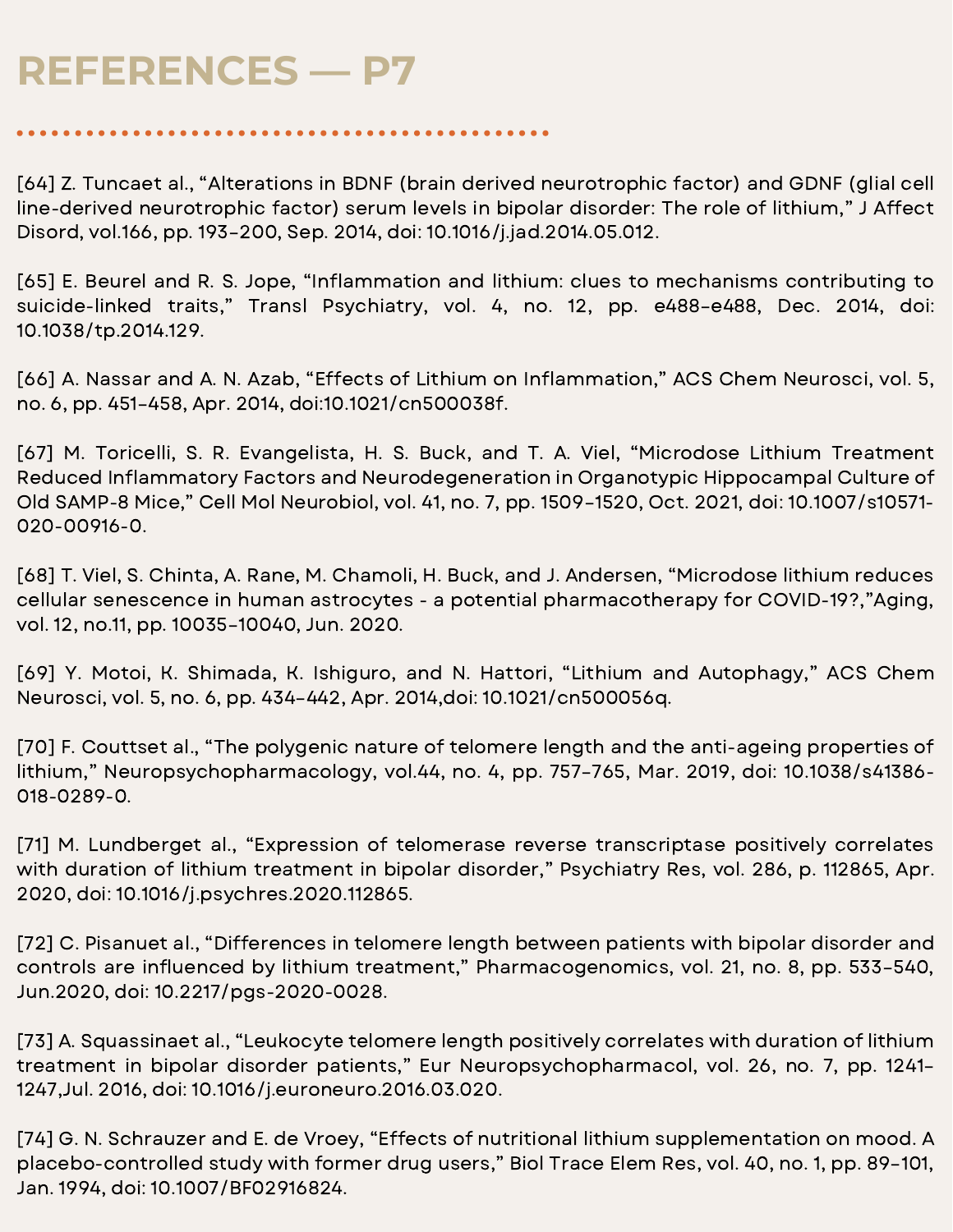[75] A. A. Shahmirzadiet al., "Alpha-Ketoglutarate, an Endogenous Metabolite, Extends Lifespan and Compresses Morbidity in Aging Mice," Cell Metabolism, vol. 32, no. 3, pp. 447-456.e6, Sep. 2020, doi: 10.1016/j.cmet.2020.08.004.

[76] R. M. Chinet al., "The metabolite α-ketoglutarate extends lifespan by inhibiting ATP synthase and TOR," Nature, vol. 510, no. 7505,pp. 397–401, Jun. 2014, doi: 10.1038/nature13264.

[77] M. M. Bayliak, M. P. Lylyk, and O. M. Sorochynska, "Dietary alpha-ketoglutarate partially prevents age-related decline in locomotor activity and cold tolerance in Drosophila melanogaster," Biologia, vol. 72, no.4, pp. 458–467, Apr. 2017, doi: 10.1515/biolog-2017-0042.

[78] M. P. Lylyk, M. M. Bayliak, H. V. Shmihel, J. M. Storey, K. B. Storey, and V. I. Lushchak, "Effects of alpha-ketoglutarate on lifespan and functional aging of Drosophila melanogaster flies," Ukr. Biochem. J, vol.90, no. 6, pp. 49–61, Nov. 2018, doi: 10.15407/ubj90.06.049.

[79] Y. Suet al., "Alpha-ketoglutarate extends Drosophila lifespan by inhibiting mTOR and activating AMPK," Aging, vol. 11, no. 12,pp. 4183–4197, Jun. 2019, doi: 10.18632/aging.102045.

[80] B. I. Blomqvist, F. Hammarqvist, A. von der Decken, and J. Wernerman, "Glutamine and alpha-ketoglutarate prevent the decrease in muscle free glutamine concentration and influence protein synthesis after total hip replacement," Metabolism, vol. 44, no. 9, pp. 1215-1222, Sep. 1995, doi: 10.1016/0026-0495(95)90019-5.

[81] F. Hammarqvist, J. Wernerman, A. von der Decken, and E. Vinnars, "Alpha-ketoglutarate preserves protein synthesis and free glutamine in skeletal muscle after surgery," Surgery, vol. 109, no. 1, pp.28–36, Jan. 1991.

[82] A. Jeppssonet al., "Renal effects of alpha-ketoglutarate early after coronary operations," Ann Thorac Surg, vol. 65, no. 3, pp.684–690, Mar. 1998, doi: 10.1016/s0003-4975(97)01337-4.

[83] U. Kjellmanet al., "α-ketoglutarate for myocardial protection in heart surgery," The Lancet, vol. 345, no. 8949, pp. 552–553, Mar.1995, doi: 10.1016/S0140-6736(95)90466-2.

[84] J. Wernerman, F. Hammarqvist, and E. Vinnars, "Alpha-ketoglutarate and postoperative muscle catabolism," Lancet, vol. 335,no. 8691, pp. 701–703, Mar. 1990, doi: 10.1016/0140- 6736(90)90811-i.

[85] R. S. Filip, S. G. Pierzynowski, B. Lindegard, J. Wernerman, A. Haratym-Maj, and M. Podgurniak, "Alpha-ketoglutarate decreases serum levels of C-terminal cross-linking telopeptide of type I collagen (CTX) in postmenopausal women with osteopenia: six-month study," Int J Vitam Nutr Res, vol. 77, no. 2, pp. 89–97, Mar. 2007, doi: 10.1024/0300-9831.77.2.89.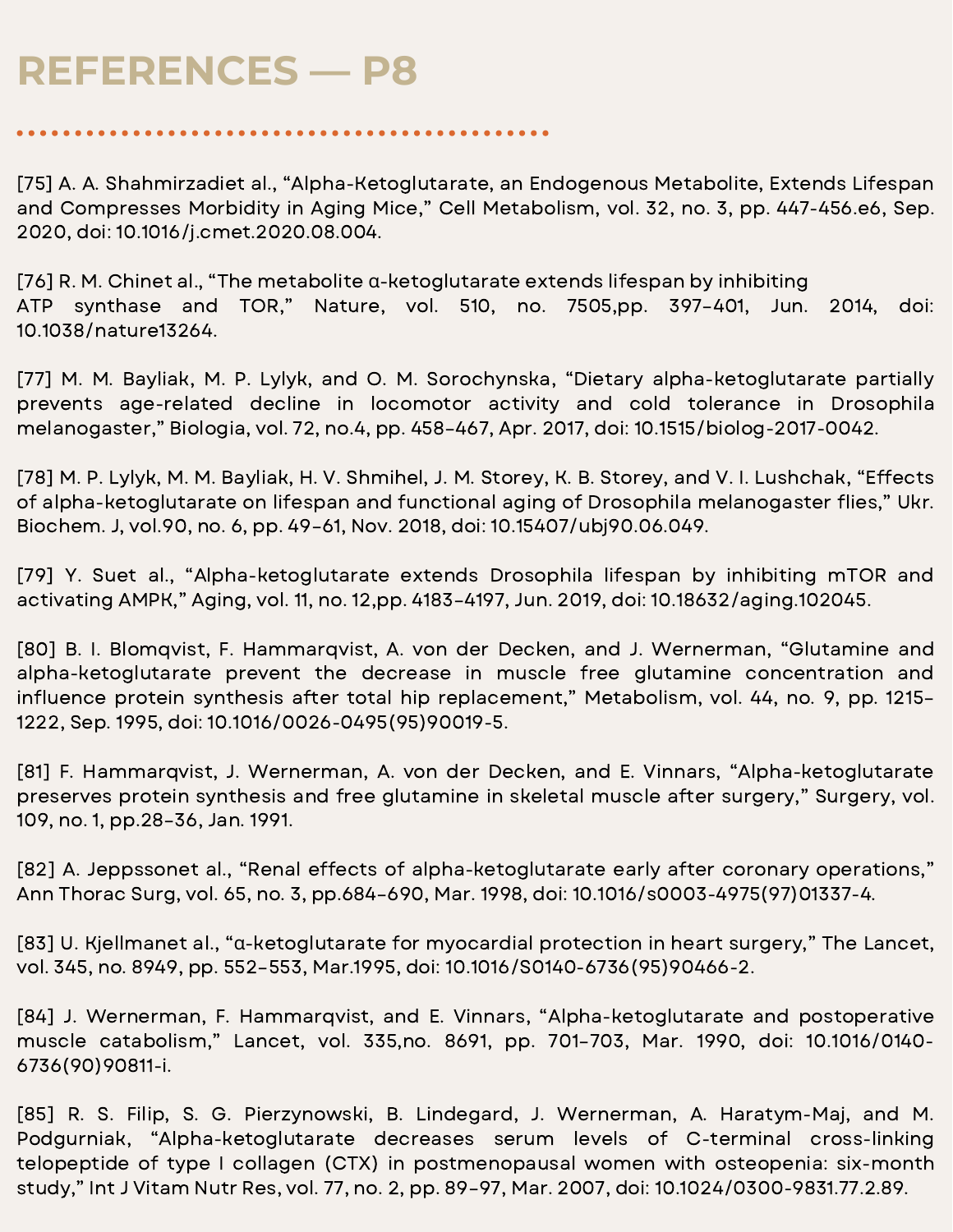[86] A. Tocaj, R. Filip, and B. Lindergard, "Alfa ketoglutarate (AKG) inhibit osteoporoses development in postmenopausal women," J Bone Miner Res, vol. 18, p. 267, Jan. 2003.

[87] B. W. Carey, L. W. S. Finley, J. R. Cross, C. D. Allis, and C. B. Thompson, "Intracellular αketoglutarate maintains the pluripotency of embryonic stem cells," Nature, vol. 518, no. 7539, pp. 413–416, Feb.2015, doi: 10.1038/nature13981.

[88] K. A. Tran, C. M. Dillingham, and R. Sridharan, "The role of α-ketoglutarate–dependent proteins in pluripotency acquisition and maintenance," Journal of Biological Chemistry, vol.294, no. 14, pp. 5408–5419, Apr. 2019, doi: 10.1074/jbc.TM118.000831.

[89] F. E. Pehlivan, "Vitamin C: An Epigenetic Regulator," in Vitamin C: an Update on Current Uses and Functions, J. G. LeBlanc, Ed. Intech Open, 2018. doi: 10.5772/intechopen.82563.

[90] B. Burjaet al., "The Metabolic Intermediate Alpha-Ketoglutarate Suppresses the TGFβdriven Profibrotic Responses of Dermal Fibroblasts [abstract]," Arthritis Rheumatol., vol. 71, no. (suppl 10), Nov.2019, Accessed: Oct. 29, 2021. [Online]. Available: https://acrabstracts.org/abstract/the-metabolic-intermediate-alpha-ketoglutara te-suppresses-the-tgfβ-driven-profibrotic-responses-of-dermal-fibroblasts/

[91] E. D. Son, G. H. Choi, H. Kim, B. Lee, I. S. Chang, and J. S. Hwang, "Alpha-ketoglutarate stimulates procollagen production in cultured human dermal fibroblasts, and decreases UVBinduced wrinkle formation following topical application on the dorsal skin of hairless mice," Biol Pharm Bull, vol. 30, no. 8, pp. 1395–1399, Aug. 2007, doi: 10.1248/bpb.30.1395.

[92] J. A. Bauret al., "Resveratrol improves health and survival of mice on a high-calorie diet," Nature, vol. 444, no. 7117, pp.337–342, Nov. 2006, doi: 10.1038/nature05354.

[93] K. T. Howitzet al., "Small molecule activators of sirtuins extend Saccharomyces cerevisiae lifespan," Nature, vol. 425, no. 6954,pp. 191–196, Sep. 2003, doi: 10.1038/nature01960.

[94] T. Liuet al., "Resveratrol Attenuates Oxidative Stress and Extends Life Span in the Annual Fish Nothobranchius guentheri,"Rejuvenation Research, vol. 18, no. 3, pp. 225–233, Jun. 2015, doi: 10.1089/rej.2014.1618.

[95] B. Rascón, B. P. Hubbard, D. A. Sinclair, and G. V. Amdam, "The lifespan extension effects of resveratrol are conserved in the honey bee and may be driven by a mechanism related to caloric restriction," Aging, vol. 4, no. 7, pp. 499–508, Jul. 2012.

[96] D. M. Richeet al., "Pterostilbene on metabolic parameters: a randomized, double-blind, and placebo-controlled trial," Evid Based Complement Alternat Med, vol. 2014, p. 459165, 2014, doi: 10.1155/2014/459165.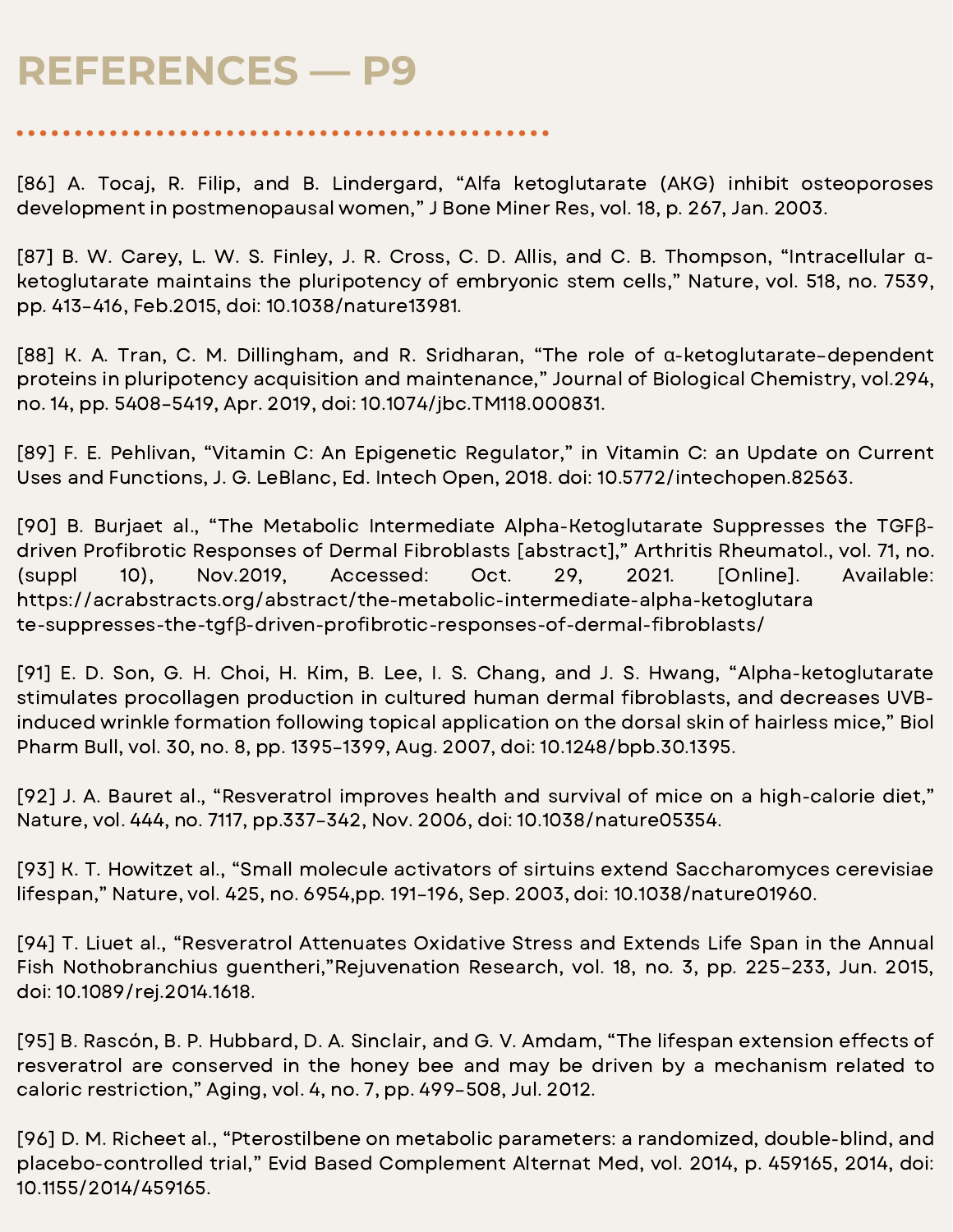[97] D. McCormack and D. McFadden, "A Review of Pterostilbene Antioxidant Activity and Disease Modification," Oxidative Medicine and Cellular Longevity, vol. 2013, Apr. 2013, doi: 10.1155/2013/575482.

[98] J. Changet al., "Low-dose pterostilbene, but not resveratrol, is a potent neuromodulator in aging and Alzheimer's disease," Neurobiology of Aging, vol. 33, no. 9, pp. 2062–2071, Sep. 2012, doi: 10.1016/j.neurobiolaging.2011.08.015.

[99] S. Gómez-Zoritaet al., "Comparative Effects of Pterostilbene and Its Parent Compound Resveratrol on Oxidative Stress and Inflammation in Steatohepatitis Induced by High-Fat High-Fructose Feeding," Antioxidants, vol. 9, no. 11, p. E1042, Oct. 2020, doi: 10.3390/antiox9111042.

[100] J. Liuet al., "Pterostilbene exerts an anti-inflammatory effect via regulating endoplasmic reticulum stress in endothelial cells," Cytokine, vol. 77, pp. 88–97, Jan. 2016, doi: 10.1016/j.cyto.2015.11.006.

[101] R.-J. Chenet al., "Autophagy-inducing effect of pterostilbene: A prospective therapeutic/preventive option for skin diseases," Journal of Food and Drug Analysis, vol. 25, no. 1, pp. 125–133, Jan. 2017,doi: 10.1016/j.jfda.2016.10.022.

[102] D. Wang, H. Guo, H. Yang, D. Wang, P. Gao, and W. Wei, "Pterostilbene, An Active Constituent of Blueberries, Suppresses Proliferation Potential of Human Cholangiocarcinoma via Enhancing the Autophagic Flux," Frontiers in Pharmacology, vol. 10, p. 1238, 2019, doi: 10.3389/fphar.2019.01238.

[103] L. Zhang, L. Cui, G. Zhou, H. Jing, Y. Guo, and W. Sun, "Pterostilbene, a natural smallmolecular compound, promotes cytoprotective macroautophagy in vascular endothelial cells," J Nutr Biochem, vol.24, no. 5, pp. 903–911, May 2013, doi: 10.1016/j.jnutbio.2012.06.008.

[104] J. Liet al., "Blueberry Component Pterostilbene Protects Corneal Epithelial Cells from Inflammation via Anti-oxidative Pathway," Sci Rep, vol. 6, p. 19408, Jan. 2016, doi: 10.1038/srep19408.

[105] P. Peñalver, S. Zodio, R. Lucas, M. V. de-Paz, and J. C. Morales, "Neuroprotective and Antiinflammatory Effects of Pterostilbene Metabolites in Human Neuroblastoma SH-SY5Y and RAW 264.7 Macrophage Cells," J. Agric. Food Chem., vol. 68, no. 6, pp. 1609–1620, Feb. 2020, doi:10.1021/acs.jafc.9b07147.

[106] T. Yashiro, S. Yura, A. Tobita, Y. Toyoda, K. Kasakura, and C. Nishiyama, "Pterostilbene reduces colonic inflammation by suppressing dendritic cell activation and promoting regulatory T cell development," The FASEB Journal, vol. 34, no. 11, pp. 14810–14819, 2020, doi: 10.1096/fj.202001502R.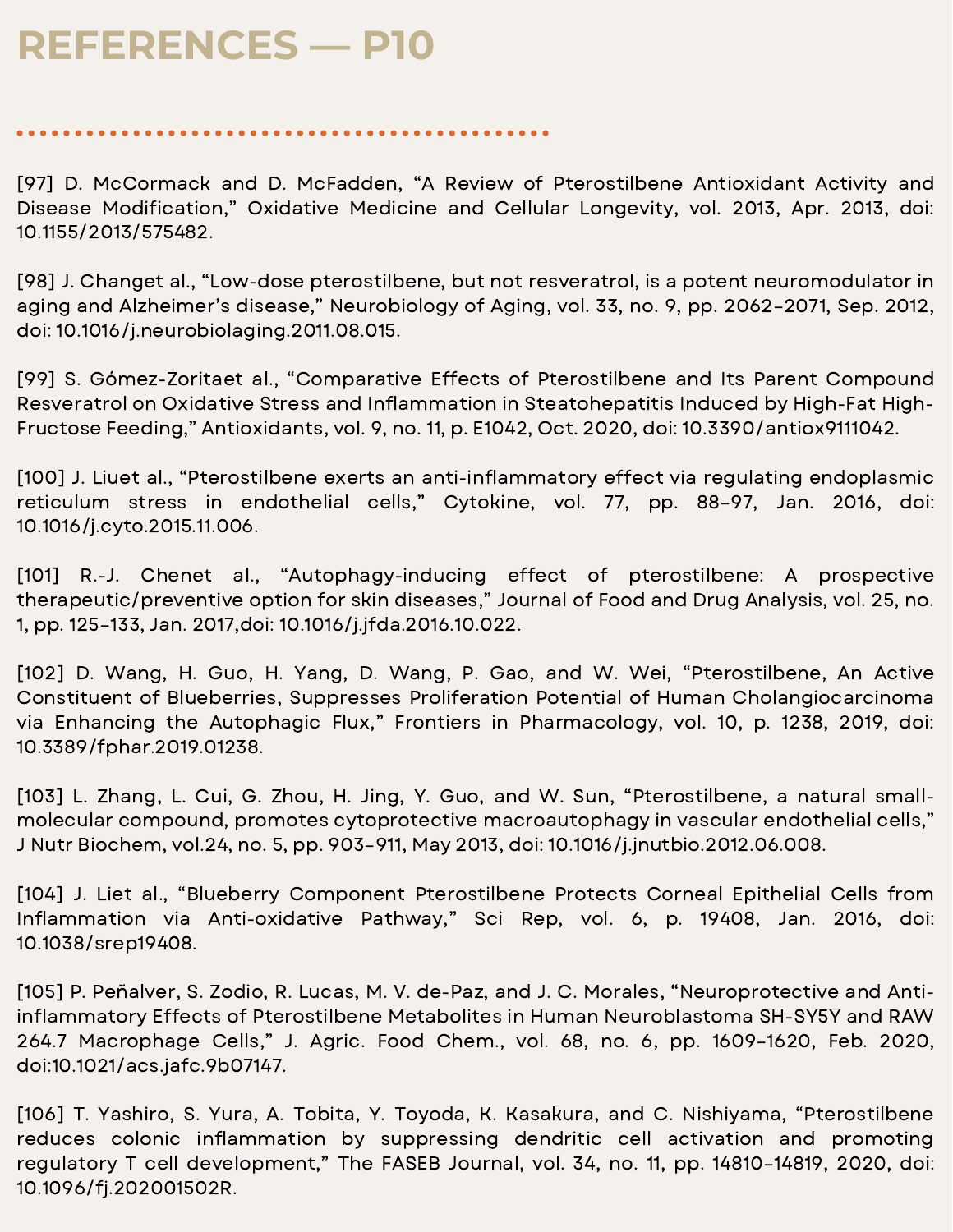[107]Y. Chenget al., "SIRT1 activation by pterostilbene attenuates the skeletal muscle oxidative stress injury and mitochondrial dysfunction induced by ischemia reperfusion injury," Apoptosis, vol. 21,no. 8, pp. 905–916, Aug. 2016, doi: 10.1007/s10495-016-1258-x.

[108] Y.-R. Li, S. Li, and C.-C. Lin, "Effect of resveratrol and pterostilbene on aging and longevity," Biofactors, vol. 44, no. 1, pp. 69–82,Jan. 2018, doi: 10.1002/biof.1400.

[109] K. Yaku, K. Okabe, and T. Nakagawa, "NAD metabolism: Implications in aging and longevity," Ageing Res Rev, vol. 47, pp. 1–17,Nov. 2018, doi: 10.1016/j.arr.2018.05.006.

[110] Y. Yuan, V. F. Cruzat, P. Newsholme, J. Cheng, Y. Chen, and Y. Lu, "Regulation of SIRT1 in aging: Roles in mitochondrial function and biogenesis," Mech Ageing Dev, vol. 155, pp. 10–21, Apr. 2016, doi: 10.1016/j.mad.2016.02.003.

[111] V. Darbinyan, A. Kteyan, A. Panossian, E. Gabrielian, G. Wikman, and H. Wagner, "Rhodiola rosea in stress induced fatigue--a double blind cross-over study of a standardized extract SHR-5 with a repeated low-dose regimen on the mental performance of healthy physicians during night duty," Phytomedicine, vol. 7, no. 5, pp. 365–371, Oct. 2000, doi: 10.1016/S0944- 7113(00)80055-0.

[112] S. K. Hung, R. Perry, and E. Ernst, "The effectiveness and efficacy of Rhodiola rosea L.: a systematic review of randomized clinical trials," Phytomedicine, vol. 18, no. 4, pp. 235–244, Feb. 2011, doi: 10.1016/j.phymed.2010.08.014.

[113] Y. Lekomtseva, I. Zhukova, and A. Wacker, "Rhodiola rosea in Subjects with Prolonged or Chronic Fatigue Symptoms: Results of an Open-Label Clinical Trial," CMR, vol. 24, no. 1, pp. 46– 52, 2017, doi:10.1159/000457918.

[114] A. Parisiet al., "Effects of chronic Rhodiola Rosea supplementation on sport performance and antioxidant capacity in trained male: preliminary results," J Sports Med Phys Fitness, vol. 50, no. 1, pp. 57–63,Mar. 2010.

[115] M. Jafariet al., "Rhodiola: a promising anti-aging Chinese herb," Rejuvenation Res, vol. 10, no. 4, pp. 587–602, Dec. 2007, doi:10.1089/rej.2007.0560.

[116] S. Schriner, V. Coskun, S. Hogan, C. Nguyen, T. Lopez, and M. Jafari, "Extension of Drosophila Lifespan by Rhodiola rosea Depends on Dietary Carbohydrate and Caloric Content in a Simplified Diet," Journal of medicinal food, vol. 19, pp. 318-323, Mar. 2016, doi: 10.1089/jmf.2015.0105.

[117] S. E. Schrineret al., "Decreased mitochondrial superoxide levels and enhanced protection against paraquat in Drosophila melanogaster supplemented with Rhodiola rosea,"Free Radic Res, vol. 43, no. 9, pp.836–843, Sep. 2009, doi: 10.1080/10715760903089724.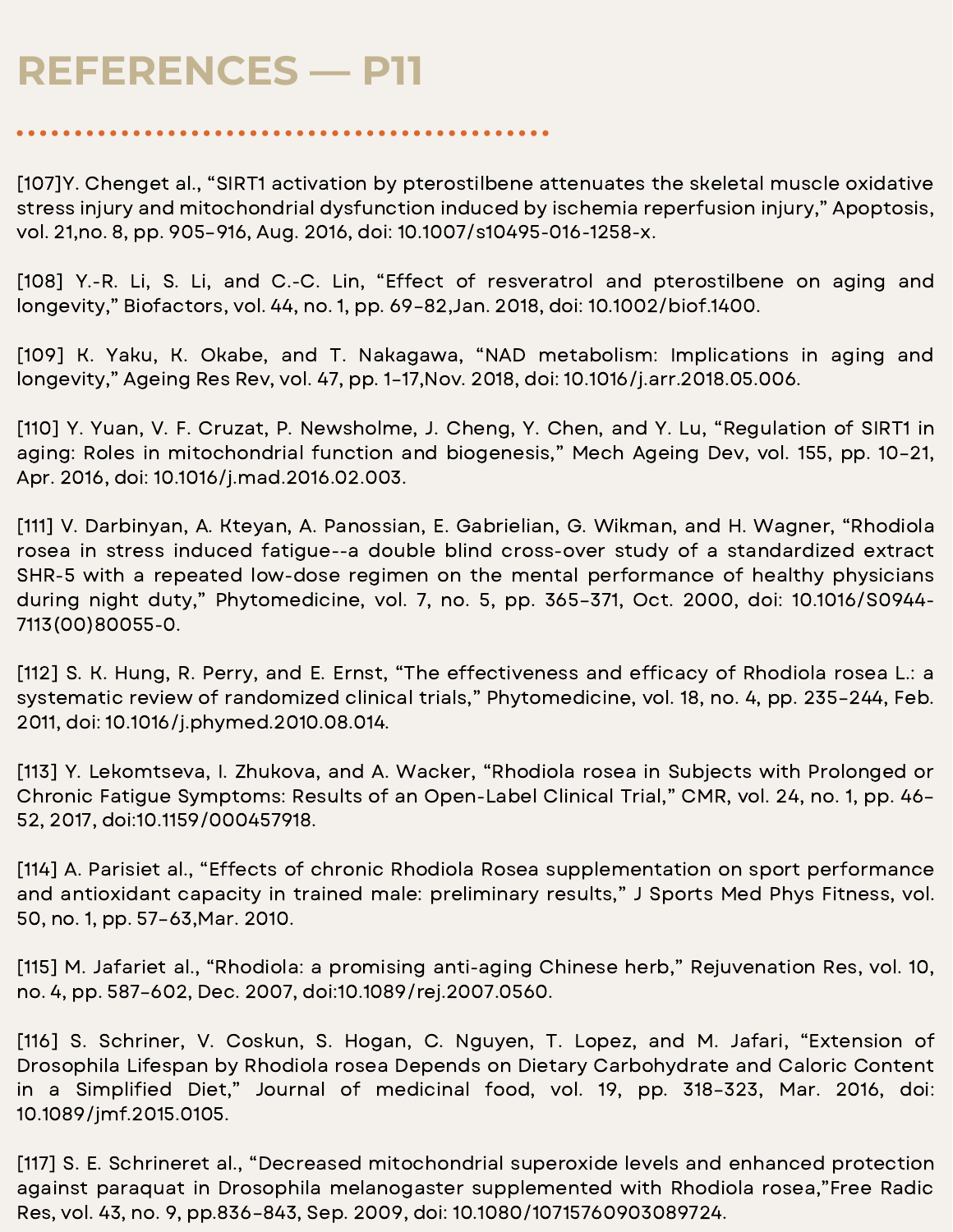[118] S. E. Schrineret al., "Extension of Drosophila Lifespan by Rhodiola rosea through a Mechanism Independent from Dietary Restriction," PLOS ONE, vol. 8, no. 5, p. e63886, May 2013, doi: 10.1371/journal.pone.0063886.

[119] M. M. Bayliak and V. I. Lushchak, "The golden root, Rhodiola rosea, prolongs lifespan but decreases oxidative stress resistance in yeast Saccharomyces cerevisiae," Phytomedicine, vol. 18, no. 14, pp. 1262–1268,Nov. 2011, doi: 10.1016/j.phymed.2011.06.010.

[120] F. a. C. Wiegant, S. Surinova, E. Ytsma, M. Langelaar-Makkinje, G. Wikman, and J. A. Post, "Plant adaptogens increase lifespan and stress resistance in C. elegans," Biogerontology, vol. 10, no. 1, pp. 27–42, Feb. 2009,doi: 10.1007/s10522-008-9151-9.

[121] S. E. Schriner, A. Avanesian, Y. Liu, H. Luesch, and M. Jafari, "Protection of human cultured cells against oxidative stress by Rhodiola rosea without activation of antioxidant defenses," Free Radic Biol Med, vol. 47, no. 5, pp. 577–584, Sep. 2009, doi: 10.1016/j.freeradbiomed.2009.05.025.

[122] J. Ni, Y. Li, W. Li, and R. Guo, "Salidroside protects against foam cell formation and apoptosis, possibly via the MAPK and AKT signaling pathways," Lipids Health Dis, vol. 16, no. 1, p. 198, Oct. 2017, doi:10.1186/s12944-017-0582-7.

[123] S.-S. Xinget al., "Salidroside attenuates endothelial cellular senescence via decreasing the expression of inflammatory cytokines and increasing the expression of SIRT3,"Mech Ageing Dev, vol. 175, pp.1–6, Oct. 2018, doi: 10.1016/j.mad.2017.12.005.

[124] D. Zhaoet al., "Salidroside attenuates oxidized low‑density lipoprotein‑induced endothelial cell injury via promotion of the AMPK/SIRT1 pathway," International Journal of Molecular Medicine, vol. 43, no. 6, pp.2279–2290, Jun. 2019, doi: 10.3892/ijmm.2019.4153.

[125] G. Maet al., "Rhodiola rosea L. Improves Learning and Memory Function: Preclinical Evidence and Possible Mechanisms," Front Pharmacol, vol. 9, p. 1415, Dec. 2018, doi: 10.3389/fphar.2018.01415.

[126] K. J. Abrahamet al., "Intersection of calorie restriction and magnesium in the suppression of genome-destabilizing RNA-DNA hybrids," Nucleic Acids Res, vol. 44, no. 18, pp. 8870–8884, Oct. 2016, doi: 10.1093/nar/gkw752.

[127] A. E. Every and I. M. Russu, "Influence of Magnesium Ions on Spontaneous Opening of DNA Base Pairs,"J Phys Chem B, vol. 112,no. 25, pp. 7689–7695, Jun. 2008, doi: 10.1021/jp8005876.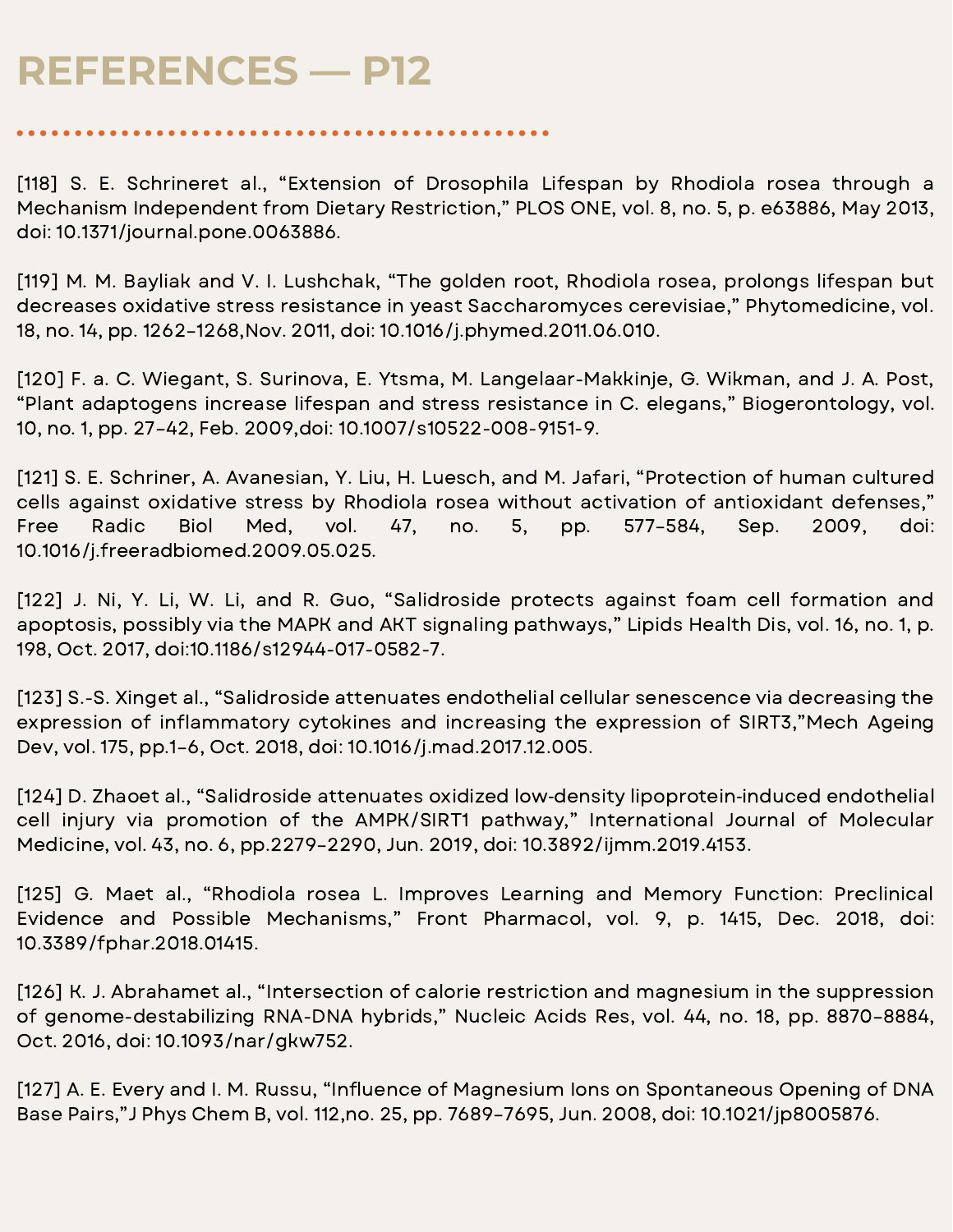[128] A. Hartwig, "Role of magnesium in genomic stability," Mutation Research/Fundamental and Molecular Mechanisms of Mutagenesis, vol. 475, no. 1, pp. 113–121, Apr. 2001, doi: 10.1016/S0027-5107(01)00074-4.

[129] J. Petrovićet al., "Magnesium Supplementation Diminishes Peripheral Blood Lymphocyte DNA Oxidative Damage in Athletes and Sedentary Young Man," Oxidative Medicine and Cellular Longevity, vol. 2016,p. e2019643, Mar. 2016, doi: 10.1155/2016/2019643.

[130] F. H. Nielsen, "Magnesium deficiency and increased inflammation: current perspectives," J Inflamm Res, vol. 11, pp. 25-34, Jan. 2018, doi: 10.2147/JIR.S136742.

[131] M. Rodríguez-Moran and F. Guerrero-Romero, "Oral magnesium supplementation improves the metabolic profile of metabolically obese, normal-weight individuals: a randomized double-blind placebo-controlled trial," Arch Med Res, vol. 45, no. 5, pp. 388–393,Jul. 2014, doi: 10.1016/j.arcmed.2014.05.003.

[132] N. Veroneseet al., "Effect of magnesium supplementation on glucose metabolism in people with or at risk of diabetes: a systematic review and meta-analysis of double-blind randomized controlled trials," Eur J Clin Nutr, vol. 70, no. 12, pp. 1354–1359, Dec. 2016, doi: 10.1038/ejcn.2016.154.

[133] L. Setaroet al., "Magnesium status and the physical performance of volleyball players: effects of magnesium supplementation," J Sports Sci, vol. 32, no. 5, pp. 438–445, 2014, doi: 10.1080/02640414.2013.828847.

[134] C. B. Edwards, "The effects of supplemented metabolites on lifespan and stress response pathways in Caenorhabditis elegans," Graduate Theses and Dissertations, 2015, [Online]. Available: https://digitalcommons.usf.edu/etd/5681

[135] C. B. Edwards, N. Copes, A. G. Brito, J. Canfield, and P. C. Bradshaw, "Malate and Fumarate Extend Lifespan in Caenorhabditis elegans," PLOS ONE, vol. 8, no. 3, p. e58345, Mar. 2013, doi: 10.1371/journal.pone.0058345.

[136] J. L. Wu, Q. P. Wu, J. M. Huang, R. Chen, M. Cai, and J. B. Tan, "Effects of L-malate on physical stamina and activities of enzymes related to the malate-aspartate shuttle in liver of mice," Physiol Res, vol. 56, no.2, pp. 213–220, 2007, doi: 10.33549/physiolres.930937.

[137] J.-L. Wuet al., "L-malate reverses oxidative stress and antioxidative defenses in liver and heart of aged rats," Physiol Res, vol. 57,no. 2, pp. 261–268, 2008, doi: 10.33549/physiolres.931161.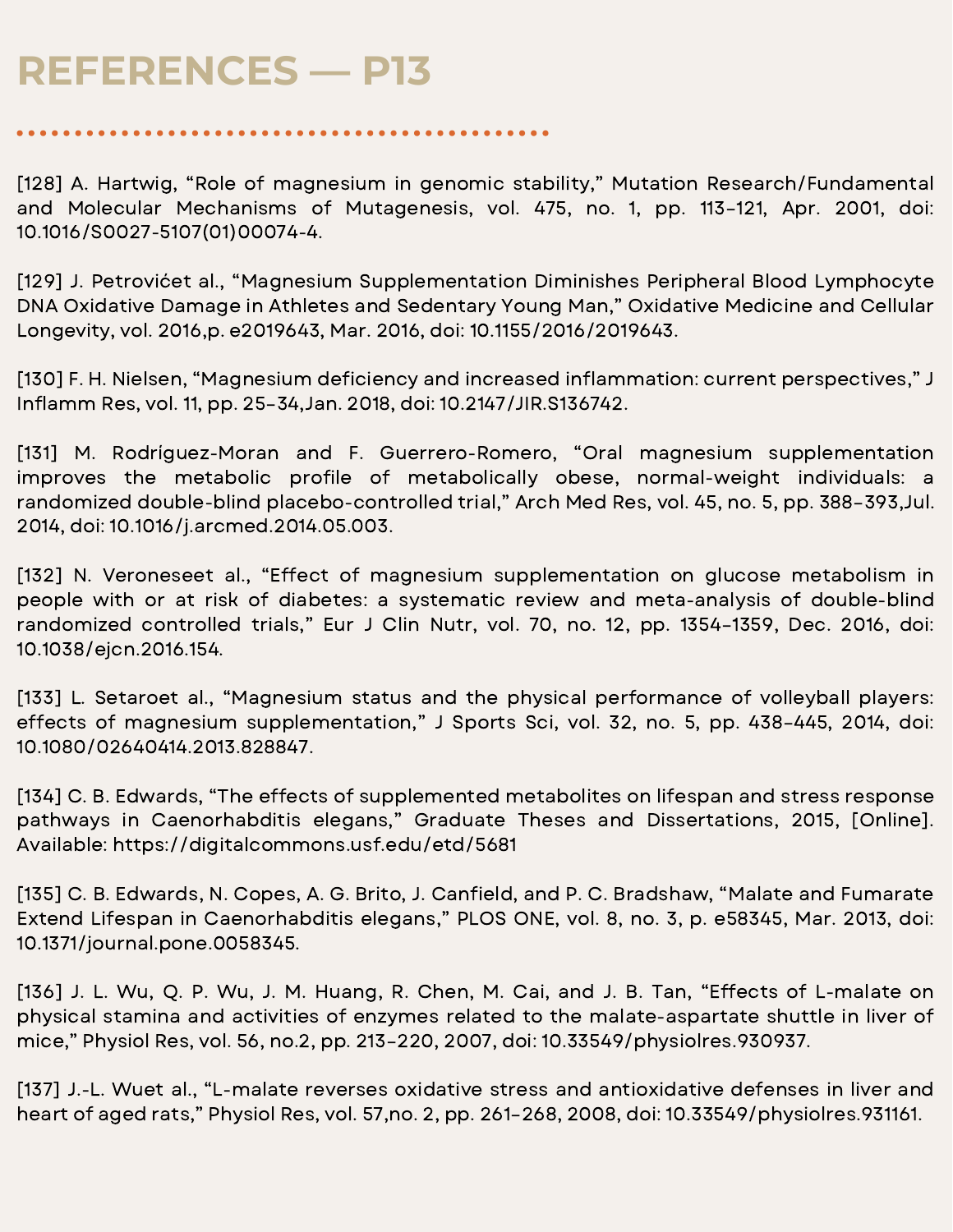[138] J.-L. Wu, Q.-P. Wu, Y.-P. Peng, and J.-M. Zhang, "Effects of L-malate on mitochondrial oxidoreductases in liver of aged rats," Physiol Res, vol. 60, no. 2, pp. 329–336, 2011, doi: 10.33549/physiolres.931986.

[139] E. Papakonstantinou, M. Roth, and G. Karakiulakis, "Hyaluronic acid: A key molecule in skin aging," Dermatoendocrinol, vol. 4,no. 3, pp. 253–258, Jul. 2012, doi: 10.4161/derm.21923.

[140] L. Baloghet al., "Absorption, uptake and tissue affinity of high-molecular-weight hyaluronan after oral administration in rats and dogs," J Agric Food Chem, vol. 56, no. 22, pp. 10582–10593,Nov. 2008, doi: 10.1021/jf8017029.

[141] I. Göllner, W. Voss, U. von Hehn, and S. Kammerer, "Ingestion of an Oral Hyaluronan Solution Improves Skin Hydration, Wrinkle Reduction, Elasticity, and Skin Roughness: Results of a Clinical Study," J Evid Based Complementary Altern Med, vol. 22, no. 4, pp. 816–823, Oct. 2017,doi: 10.1177/2156587217743640.

[142] N. Hisadaet al., "Low-molecular-weight hyaluronan permeates through human intestinal Caco-2 cell monolayers via the paracellular pathway," Biosci Biotechnol Biochem, vol. 72, no. 4, pp. 1111–1114,Apr. 2008, doi: 10.1271/bbb.70748.

[143] M. Oeet al., "Oral hyaluronan relieves wrinkles: a double-blinded, placebo-controlled study over a 12-week period," Clin Cosmet Investig Dermatol, vol. 10, pp. 267–273, 2017, doi: 10.2147/CCID.S141845.

[144] C. Kawadaet al., "Ingested hyaluronan moisturizes dry skin," Nutr J, vol. 13, p. 70, Jul. 2014, doi: 10.1186/1475-2891-13-70.

[145] S. M. Jegasothy, V. Zabolotniaia, and S. Bielfeldt, "Efficacy of a New Topical Nanohyaluronic Acid in Humans," J Clin Aesthet Dermatol, vol. 7, no. 3, pp. 27–29, Mar. 2014.

[146] M. S. Denzelet al., "Hexosamine Pathway Metabolites Enhance Protein Quality Control and Prolong Life," Cell, vol. 156, no. 6,pp. 1167–1178, Mar. 2014, doi: 10.1016/j.cell.2014.01.061.

[147] K. Unnoet al., "Theanine intake improves the shortened lifespan, cognitive dysfunction and behavioural depression that are induced by chronic psychosocial stress in mice," Free Radical Research,vol. 45, no. 8, pp. 966–974, Aug. 2011, doi: 10.3109/10715762.2011.566869.

[148]K. Zarse, S. Jabin, and M. Ristow, "l-Theanine extends lifespan of adult Caenorhabditis elegans,"Eur J Nutr, vol. 51, no.6, pp. 765–768, 2012, doi: 10.1007/s00394-012-0341-5.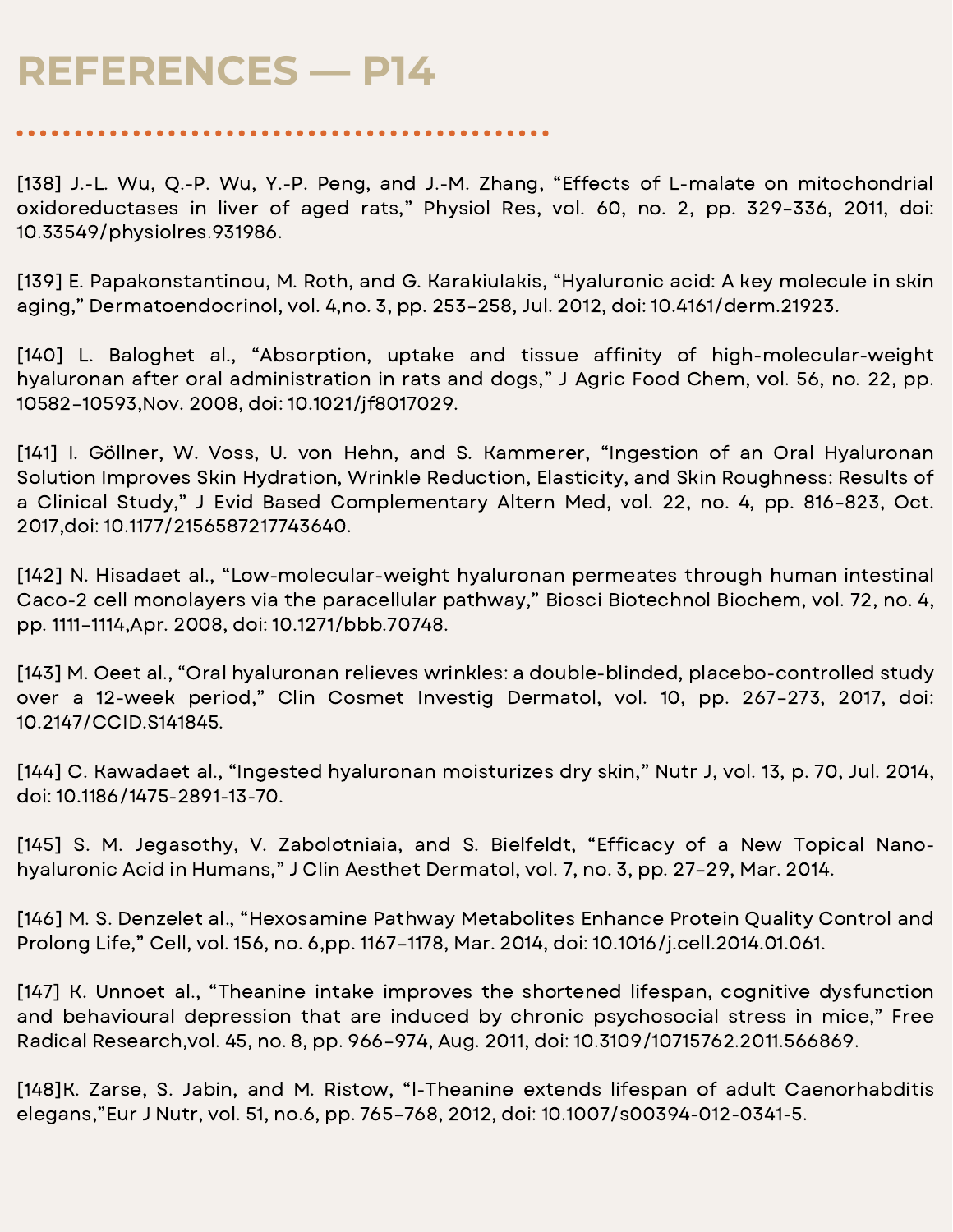[149] L. Zenget al., "L-Theanine attenuates liver aging by inhibiting advanced glycation end products in d-galactose-induced rats and reversing an imbalance of oxidative stress and inflammation," Experimental Gerontology, vol. 131, p. 110823, Mar. 2020, doi: 10.1016/j.exger.2019.110823.

[150] A. Culetu, B. Fernandez-Gomez, M. Ullate, M. D. del Castillo, and W. Andlauer, "Effect of theanine and polyphenols enriched fractions from decaffeinated tea dust on the formation of Maillard reaction products and sensory attributes of breads," Food Chemistry, vol. 197, pp. 14– 23, Apr.2016, doi: 10.1016/j.foodchem.2015.10.097.

[151] N. Egashira, K. Hayakawa, K. Mishima, H. Kimura, K. Iwasaki, and M. Fujiwara, "Neuroprotective effect of gamma-glutamylethylamide (theanine) on cerebral infarction in mice," Neurosci Lett, vol. 363, no.1, pp. 58–61, Jun. 2004, doi: 10.1016/j.neulet.2004.03.046.

[152] S. Jamwal, S. Singh, J. S. Gill, and P. Kumar, "L-theanine prevent quinolinic acid induced motor deficit and striatal neurotoxicity: Reduction in oxido-nitrosative stress and restoration of striatal neurotransmitters level," Eur J Pharmacol, vol. 811, pp. 171–179, Sep. 2017, doi: 10.1016/j.ejphar.2017.06.016.

[153] M. Takeshima, I. Miyazaki, S. Murakami, T. Kita, and M. Asanuma, "L-Theanine protects against excess dopamine-induced neurotoxicity in the presence of astrocytes," J Clin Biochem Nutr, vol. 59, no. 2,pp. 93–99, Sep. 2016, doi: 10.3164/jcbn.16-15.

[154] S. Thangarajan, A. Deivasigamani, S. S. Natarajan, P. Krishnan, and S. K. Mohanan, "Neuroprotective activity of L-theanine on 3-nitropropionic acid-induced neurotoxicity in rat striatum," International Journal of Neuroscience, vol. 124, no. 9, pp. 673–684, Sep. 2014,doi: 10.3109/00207454.2013.872642.

[155] J. H. Siamwalaet al., "L-theanine promotesnitric oxide production in endothelial cells through eNOS phosphorylation," J Nutr Biochem, vol. 24, no. 3, pp. 595–605, Mar. 2013, doi: 10.1016/j.jnutbio.2012.02.016.

[156] H. Yokogoshi, Y. Kato, Y. M. Sagesaka, T. Takihara-Matsuura, T. Kakuda, and N. Takeuchi, "Reduction effect of theanine on blood pressure and brain 5-hydroxyindoles in spontaneously hypertensive rats," Biosci Biotechnol Biochem, vol. 59, no. 4, pp. 615–618, Apr. 1995, doi:10.1271/bbb.59.615.

[157] A. Yoto, M. Motoki, S. Murao, and H. Yokogoshi, "Effects of L-theanine or caffeine intake on changes in blood pressure under physical and psychological stresses," J Physiol Anthropol, vol. 31, p. 28, Oct.2012, doi: 10.1186/1880-6805-31-28.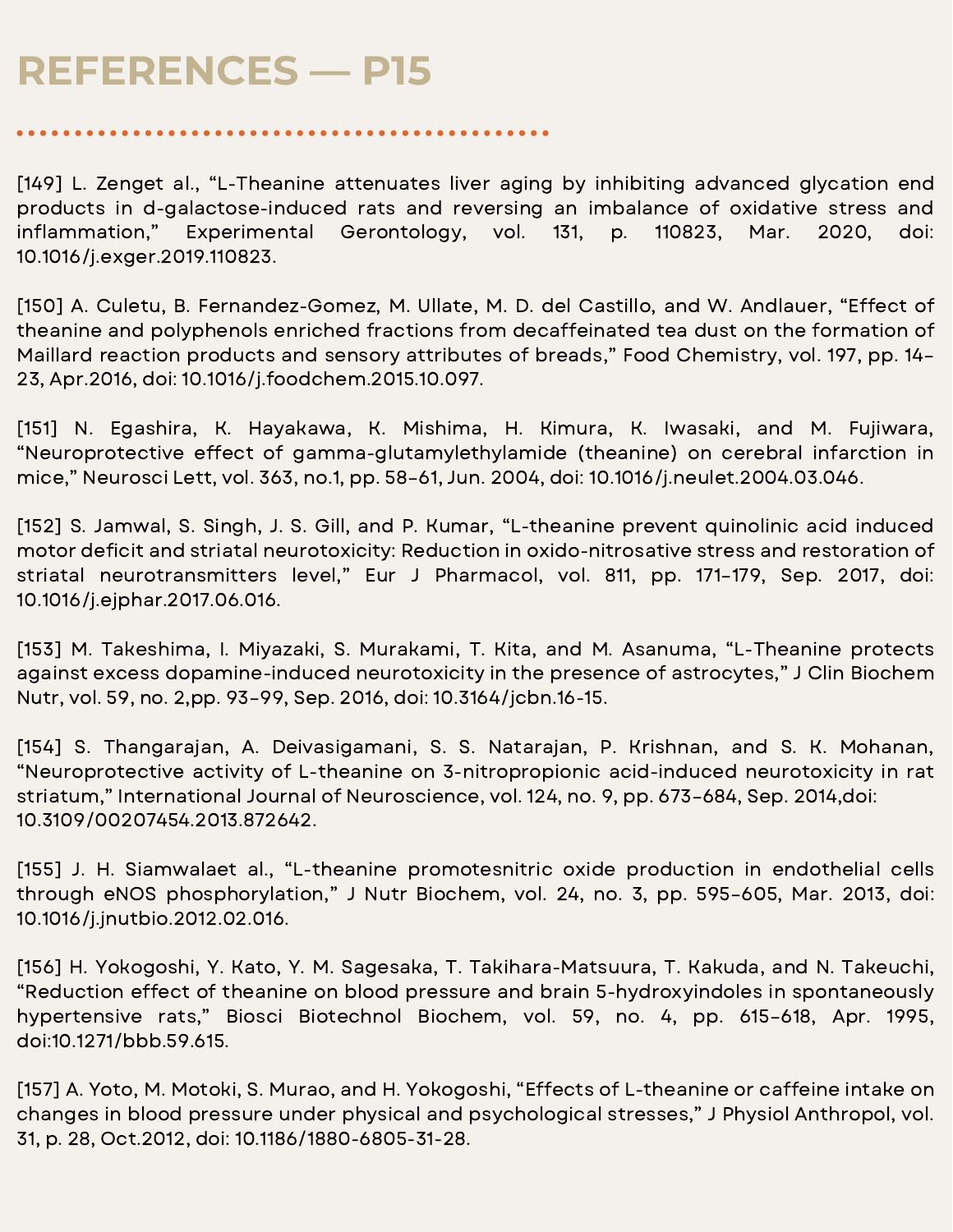[158] J. M. Everettet al., "Theanine consumption, stress and anxiety in human clinical trials: A systematic review," Journal of Nutrition& Intermediary Metabolism, vol. 4, pp. 41–42, Jun. 2016, doi: 10.1016/j.jnim.2015.12.308.

[159] K. Kimura, M. Ozeki, L. R. Juneja, and H. Ohira, "L-Theanine reduces psychological and physiological stress responses," Biol Psychol, vol. 74, no. 1, pp. 39–45, Jan. 2007, doi: 10.1016/j.biopsycho.2006.06.006.

[160] K. Unnoet al., "Anti-stress effect of theanine on students during pharmacy practice: positive correlation among salivary α-amylase activity, trait anxiety and subjective stress," Pharmacol Biochem Behav, vol.111, pp. 128–135, Oct. 2013, doi: 10.1016/j.pbb.2013.09.004.

[161] T. Lee Chong, E. L. Ahearn, and L. Cimmino, "Reprogramming the Epigenome With Vitamin C,"Frontiers in Cell and Developmental Biology, vol. 7, p. 128, 2019, doi: 10.3389/fcell.2019.00128.

[162] A. Monfort and A. Wutz, "Breathing-in epigenetic change with vitamin C," EMBO Rep, vol. 14, no. 4, pp. 337–346, Apr. 2013,doi: 10.1038/embor.2013.29.

[163] E. A. Lutsenko, J. M. Cárcamo, and D. W. Golde, "Vitamin C Prevents DNA Mutation Induced by Oxidative Stress\*,"Journal of Biological Chemistry, vol. 277, no. 19, pp. 16895–16899, May 2002, doi: 10.1074/jbc.M201151200.

[164] R. J. Sram, B. Binkova, and P. Rossner, "Vitamin C for DNA damage prevention," Mutat Res, vol. 733, no. 1–2, pp. 39–49, May 2012, doi: 10.1016/j.mrfmmm.2011.12.001.

[165] A. Martin, J. A. Joseph, and A. M. Cuervo, "Stimulatory effect of vitamin C on autophagy in glial cells," J Neurochem, vol. 82, no.3, pp. 538–549, Aug. 2002, doi: 10.1046/j.1471- 4159.2002.00978.x.

[166] R. Sanganiet al., "The crucial role of vitamin C and its transporter (SVCT2) in bone marrow stromal cell autophagy and apoptosis," Stem Cell Research, vol. 15, no. 2, pp. 312–321, Sep. 2015, doi: 10.1016/j.scr.2015.06.002.

[167] M. Mazidi, P. Rezaie, H.-K. Gao, and G. Ferns, "The effect of Ginger supplementation on serum C-reactive protein, lipid profile and glycaemia: A systematic review and meta-analysis," Journal of food and nutrition research, vol. 60, Aug. 2016, doi: 10.3402/fnr.v60.32613.

[168] X. Denget al., "Promotion of Mitochondrial Biogenesis via Activation of AMPK-PGC1ɑ Signaling Pathway by Ginger (Zingiber officinale Roscoe) Extract, and Its Major Active Component 6-Gingerol,"J Food Sci, vol. 84, no. 8, pp. 2101–2111, Aug. 2019, doi: 10.1111/1750- 3841.14723.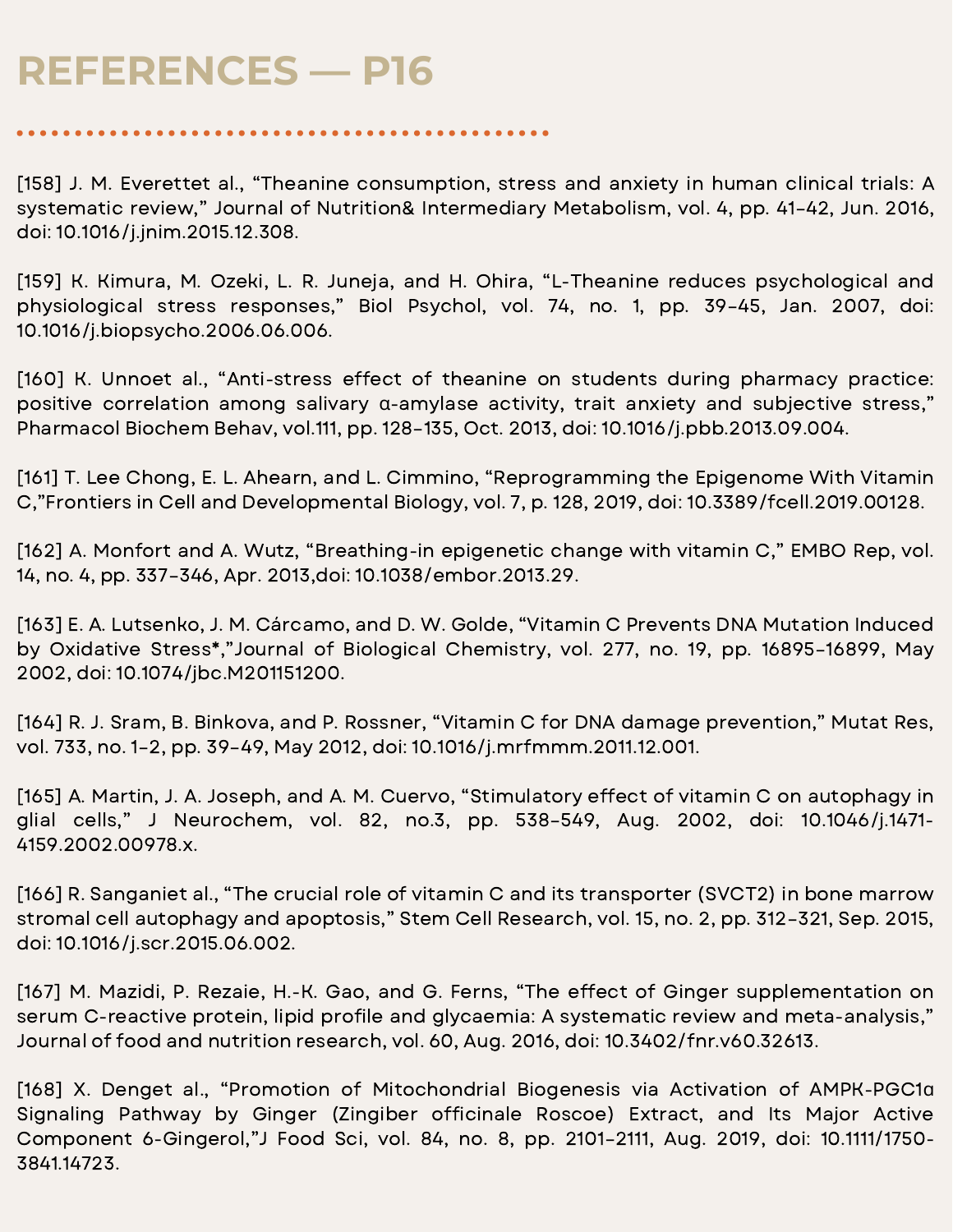[169] M. Makhdoomi Arzatiet al., "The Effects of Ginger on Fasting Blood Sugar, Hemoglobin A1c, and Lipid Profiles in Patients with Type 2 Diabetes," Int J Endocrinol Metab, vol. 15, no. 4, p. e57927, Oct.2017, doi: 10.5812/ijem.57927.

[170] H. Mozaffari-Khosravi, B. Talaei, B.-A. Jalali, A. Najarzadeh, and M. R. Mozayan, "The effect of ginger powder supplementation on insulin resistance and glycemic indices in patients with type 2 diabetes: a randomized, double-blind, placebo-controlled trial," Complement Ther Med, vol.22, no. 1, pp. 9–16, Feb. 2014, doi: 10.1016/j.ctim.2013.12.017.

[171] E. Ohet al., "Ginger extract increases muscle mitochondrial biogenesis and serum HDLcholesterol level in high-fat diet-fed rats," Journal of Functional Foods, vol. 29, pp. 193–200, Feb. 2017, doi: 10.1016/j.jff.2016.12.023.

[172] N. S. Mashhadi, R. Ghiasvand, G. Askari, M. Hariri, L. Darvishi, and M. R. Mofid, "Anti-Oxidative and Anti-Inflammatory Effects of Ginger in Health and Physical Activity: Review of Current Evidence," Int J PrevMed, vol. 4, no. Suppl 1, pp. S36–S42, Apr. 2013.

[173] A. Gomar, A. Hosseini, and N. Mirazi, "Memory enhancement by administration of ginger (Zingiber officinale) extract on morphine-induced memory impairment in male rats," Journal of Acute Disease, vol. 3, no. 3, pp. 212–217, Jan. 2014, doi: 10.1016/S2221-6189(14)60047-0.

[174] S. Khaliget al., "Enhancement in spatial and recognition memory functions following long term oral administration of ginger extract in rats," Pak J Pharm Sci, vol. 30, no. 6, pp. 2061–2066, Nov. 2017.

[175] N. Saenghonget al., "Zingiber officinale Improves Cognitive Function of the Middle-Aged Healthy Women," Evid Based Complement Alternat Med, vol. 2012, p. 383062, 2012, doi: 10.1155/2012/383062.

[176] N. Saenghonget al., "Ginger Supplementation Enhances Working Memory of the Post-Menopause Women," American Journal of Applied Sciences, vol. 8, no. 12, pp. 1241–1248, 2011, doi: 10.3844/AJASSP.2011.1241.1248.

[177] Y. Zhou, L. Xue, L. Gao, X. Qin, and G. Du, "Ginger extract extends the lifespan of Drosophila melanogaster through antioxidation and ameliorating metabolic dysfunction," Journal of Functional Foods, vol. 49,pp. 295–305, Oct. 2018, doi: 10.1016/j.jff.2018.08.040.

[178] E. B. Leeet al., "Longevity and Stress Resistant Property of 6-Gingerol from Zingiber officinale Roscoe in Caenorhabditis elegans," Biomol Ther (Seoul), vol. 26, no. 6, pp. 568-575, Nov. 2018, doi: 10.4062/biomolther.2017.215.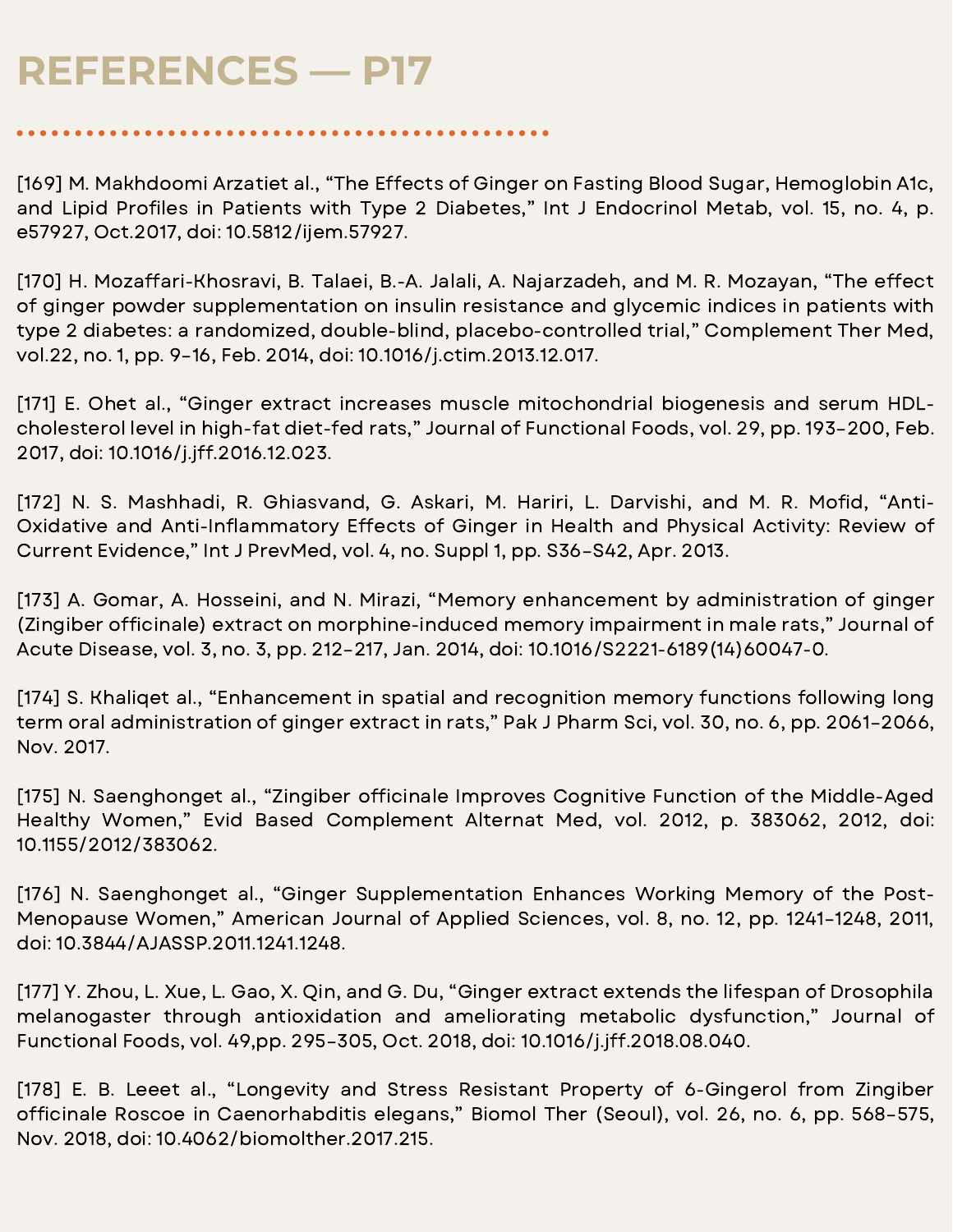[179] R. S. Ahmed, V. Seth, S. T. Pasha, and B. D. Banerjee, "Influence of dietary ginger (Zingiber officinales Rosc) on oxidative stress induced by malathion in rats," Food Chem Toxicol, vol. 38, no. 5, pp. 443–450, May 2000, doi: 10.1016/s0278-6915(00)00019-3.

[180] M. Jalaliet al., "The effects of ginger supplementation on markers of inflammatory and oxidative stress: A systematic review and meta-analysis of clinical trials," Phytotherapy Research, vol. 34,no. 8, pp. 1723–1733, 2020, doi: 10.1002/ptr.6638.

[181] M. Igarashiet al., "NAD+ supplementation rejuvenates aged gut adult stem cells," Aging Cell, vol. 18, no. 3, p. e12935, 2019,doi: 10.1111/acel.12935.

[182] J. Songet al., "Nicotinamide mononucleotide promotes osteogenesis and reduces adipogenesis by regulating mesenchymal stromal cells via the SIRT1 pathway in aged bone marrow," Cell Death Dis, vol.10, no. 5, pp. 1–12, Apr. 2019, doi: 10.1038/s41419-019-1569-2.

[183] C. Wiley and J. Campisi, "NAD+ controls neural stem cell fate in the aging brain," The EMBO Journal, vol. 33, no. 12, pp. 1289–1291,Jun. 2014, doi: 10.15252/embj.201488969.

[184] A. Daset al., "Impairment of an endothelial NAD+-H2S signaling network is a reversible cause of vascular aging," Cell, vol. 173,no. 1, pp. 74-89.e20, Mar. 2018, doi: 10.1016/j.cell.2018.02.008.

[185] N. E. de Picciottoet al., "Nicotinamide mononucleotide supplementation reverses vascular dysfunction and oxidative stress with aging in mice," Aging Cell, vol. 15, no. 3, pp. 522–530, Jun. 2016, doi:10.1111/acel.12461.

[186] T. Kisset al., "Nicotinamide mononucleotide(NMN) supplementation promotes anti-aging miRNA expression profile in the aorta of aged mice, predicting epigenetic rejuvenation and anti-atherogenic effects," Geroscience, vol. 41, no. 4, pp. 419–439, Aug. 2019, doi: 10.1007/s11357- 019-00095-x.

[187] T. Kisset al., "Nicotinamide mononucleotide(NMN) supplementation promotes neurovascular rejuvenation in aged mice: transcriptional footprint of SIRT1 activation, mitochondrial protection, anti-inflammatory, and anti-apoptotic effects," Geroscience, vol. 42, no. 2, pp. 527–546,Apr. 2020, doi: 10.1007/s11357-020-00165-5.

[188] S. Tarantiniet al., "Nicotinamide mononucleotide(NMN) supplementation rescues cerebromicrovascular endothelial function and neurovascular coupling responses and improves cognitive function in aged mice," Redox Biology, vol. 24, p. 101192, Jun. 2019, doi: 10.1016/j.redox.2019.101192.